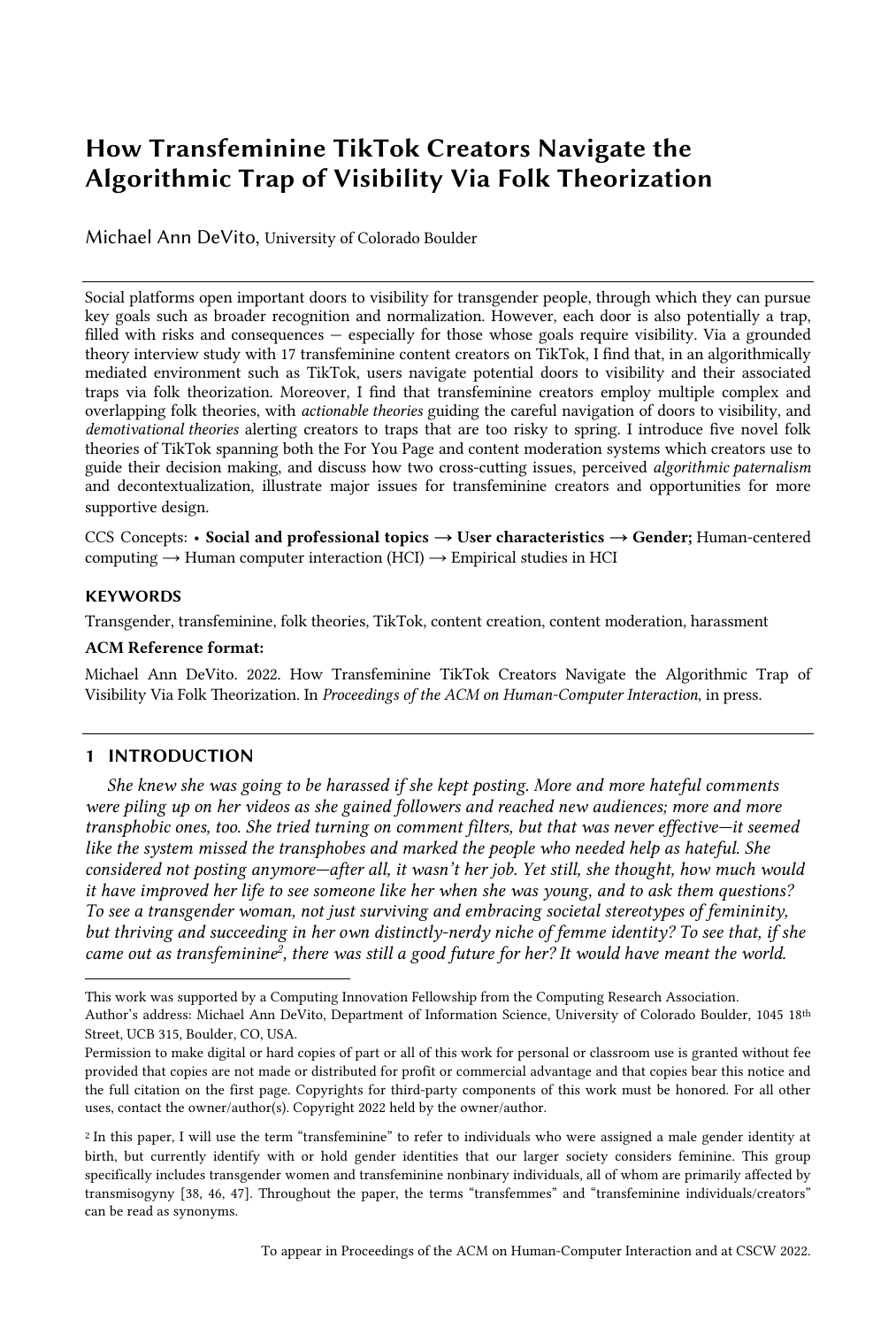In the vignette above, a transfeminine content creator on TikTok faces a common yet transfemmes, or play it safe and avoid the risk of harassment and abuse. Gossett et al. and Pinter et al. have theorized that while visibility is, on many fronts, a primary path forward for trans people, a *door* to progress, it is also always a potentially-harmful *trap* in that the acceptable bounds of visibility are limited, and any visibility brings new risks [28, 41]. challenging strategic decision: pursue visibility to achieve her goal of helping other

 devaluing, oversexualization, and cultural hatred of trans women and transfeminine nonbinary people [46]. As such, transfeminine people pursuing visibility online are likely to be targeted by the increased misogynistic harassment and inequitable rule enforcement experienced by women [5, 18, 20, 39], the targeted, transphobic harassment and exclusion experienced by transgender intersection of these two categories [38]. Within an environment where harassment is almost a given, transfeminine creators must make strategic decisions about which doors to visibility they open, assessing the risk of springing the related traps against the fact that visibility is necessary to pursue their goals. Moreover, in the context of TikTok (and most algorithmically-based social environment [14, 15, 26, 33]. For transfeminine people, all visibility is likely to be a trap. Transfemmes are uniquely impacted by *transmisogyny*, the intersection of transphobia and misogyny that leads to the people broadly [44], and the additional, unique oppressions that come from existing at the platforms), transfeminine creators must make these decisions in an opaque algorithmic

 Past work on user understandings of opaque, algorithmically-driven social platforms suggests that the likely mechanism behind this decision making is folk theorization, or the formation of informal, socially-constructed, affect-influenced conceptions of how a platform works [13, 14, 15, 22, 23]. Indeed, there is already evidence that folk theorization is in play on TikTok more broadly, and impacts how users attempt to shape their primary content feed, the in mind [33, 48]— the very thing that transmisogyny seeks to invalidate for transfemmes [46]. For You Page (FYP) [33]. Past work has also established that TikTok users theorize with identity

 In this paper, I will build on Gossett et al. and Pinter et al. to argue that visibility on TikTok, while crucial for the pro-social, educational, and community-building goals of transfemme creators, is also always a trap due to design and policy decisions which heighten the risk of harassment, transmisogyny, and perceived suppression. Based on a grounded theory interview study with 17 transfeminine TikTok creators, all of whom actively experience harm due to their visibility, I extend the trap of visibility lens to the space of algorithmically-driven social platforms and visibility mechanisms. Using this lens, I will argue that transfeminine content creators rely on multiple, overlapping folk theories of the platform and its components to assess the risks and benefits of the platform's multiple offers of visibility in order to keep themselves safe while still accomplishing their goals. I also extend the current understanding of folk theorization in social computing to include actionable folk theories, which enable creators to adapt platform issues and still achieve their goals, and demotivational folk theories, which leave creators with no clear path forward and erode positive perceptions of platform spirit. traps of visibility: the algorithmic community theory, the expanding stages theory, the algorithmic paternalism theory, the identity flattening theory, and the cultural context Finally, I identify five novel folk theories which participants employed in navigating algorithmic theory.

## 2 BACKGROUND

 Visibility is a complex subject for transgender people and, as Gossett et al. argue, always both a door to potential progress and a trap waiting to be sprung. Gossett et al. detail how increased visibility of transgender identity is held out as "the primary path by which trans people might have access to livable lives," as it potentially paves the way for increased recognition, understanding, and acceptance from cisgender society, and the resources this understanding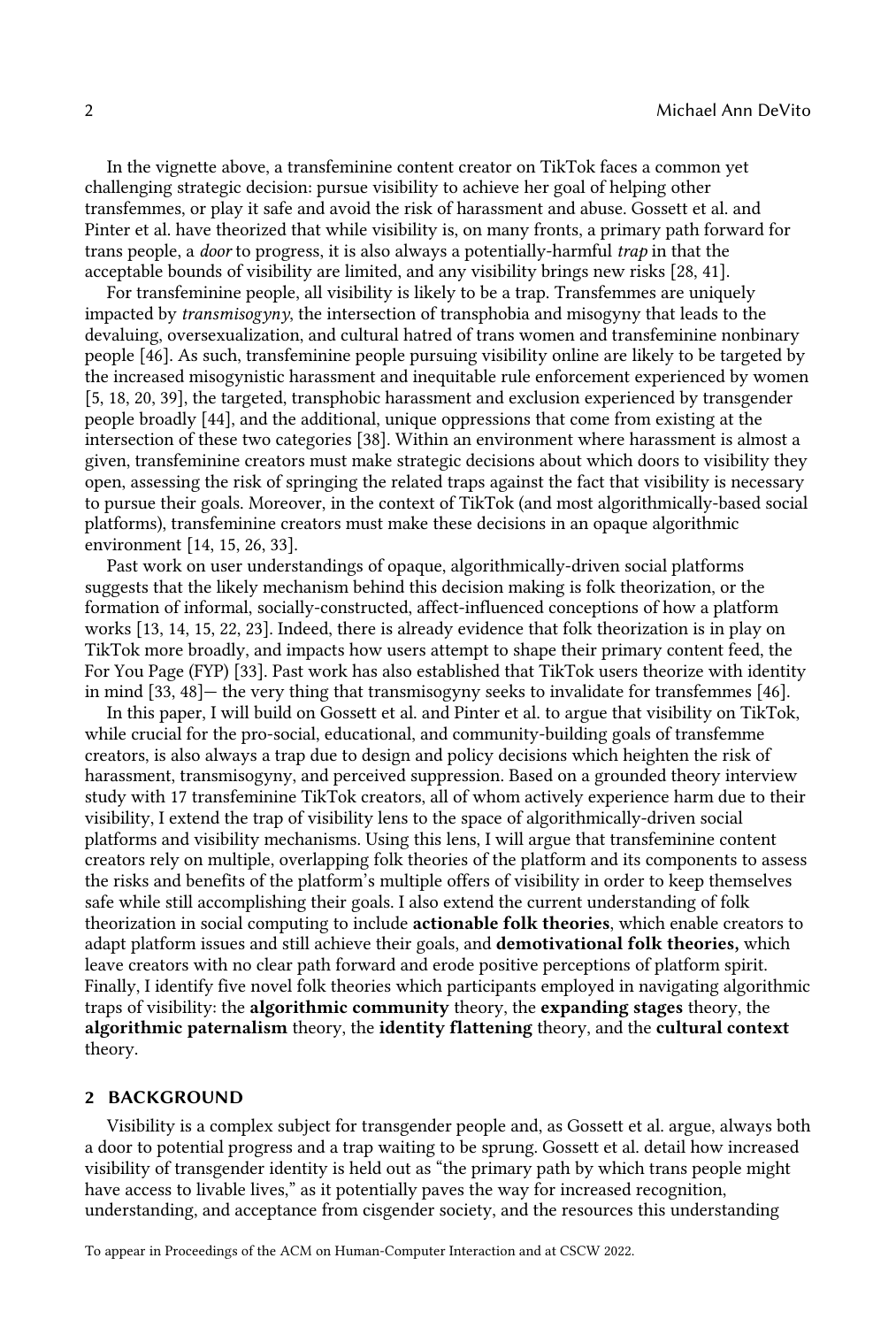brings [28]. Additionally, there is also evidence that being open about one's identity has long- term health benefits for the individual [53]. However, visibility is also potentially harmful, as increased visibility can lead to increased stigmatization, harassment, and harm, even from within the LGBTQ+ community [44, 52]. Moreover, the positives of visibility are not equally distributed, as they are only applicable to those that are within a publicly "acceptable" range of transgender identity in terms of appearance, behavior, economic status, and race [28].

 Gossett et al. propose that the complex relationship between visibility and transgender identity can be captured via the lens of the *trap of visibility*, which focuses on *doors* to visibility, the unexpected and harmful *traps* which lie behind each door, and the *trapdoors* trans people as a way to analyze visual media and culture at a societal level, Pinter et al. have extended this transgender people in the context of groups on algorithmically driven social platforms. Importantly, they argue that, when making decisions about how to behave online, trans people carefully evaluate both doors and their associated traps [41]. Here, I build on both versions of the lens in order to apply it to the public and algorithmically-mediated context of content creation on platforms like TikTok. employ to find alternative forms of visibility. While Gossett et al. focus on the trap of visibility lens into social computing as a way to analyze the individual coming out experiences of

 *Doors*, in the Gossett et al. sense, are moments when trans people are offered specific opportunities for visibility and the potential positives which come along with it, having previously been excluded from visibility [28]. In the context of creators making decisions on social platforms, these offers of visibility are instantiated into affordances and feature sets. For Pinter et al., doors are "the exterior representation of a community" in which an individual might decide to make their trans identity visible. In the current context, these are perceptions of what a platform has on offer, likely gleaned through a combination of observing platform behavior and discussing the platform with others [13]. As such, I define **algorithmic doors** as  *algorithmically-driven platform affordances and features which are perceived to offer increased content and individual visibility of marginalized identity if used.* 

 acceptable trans visibility which exist behind and parameterize each door, acting to ensure that the door to visibility is only used for the presentation of trans identities that those with societal magic portals to any kind of visibility — like walking through a physical door, accepting a door to visibility brings the user to what is on the other side of *that specific* door, not *any* door. Doors to trans visibility lead to opportunities for visibility within a strictly-bounded, identity- specifying box, and using that visibility to communicate identity outside of those bounds often results in increased stigmatization and lack of support from those offering the door to visibility [28]. In the current context, these "acceptable bounds" for trans identity are still societally informed but are instantiated through platform policy and mechanisms. The platform's content distribution systems set criteria for which pieces of content get what type of distribution, and the platform's content moderation systems and body of policy decisions set criteria for what types of visibility (and identities) are eligible for continued protection under hate speech and harassment policies. Platforms define an acceptable algorithmic identity for the trans user and assign it in place of the user's actual identity, as Cheney-Lippold describes [9]. Then, the platform effectively requires trans users to infer what that algorithmically-imposed identity is and what boundaries it imposes, and stay within those bounds or face consequences. As such, I define algorithmic traps as *system design decisions, policy decisions, and practical enforcement realities that bound acceptable uses of and reactions to uses of algorithmic doors to visibility along identity and behavioral lines, limiting the ongoing safety and effectiveness of said doors.*  Algorithmic doors are not offers of visibility for any kind of trans identity — they are offers of visibility for specific trans identities which may or may not actually align with a user's core *Traps*, in the Gossett et al. sense, are the societally-informed, externally-imposed bounds on power find acceptable and nonthreatening [28]. Traps remind us that doors to visibility are not identity or the identity it is their goal to present, and the algorithmic traps associated with each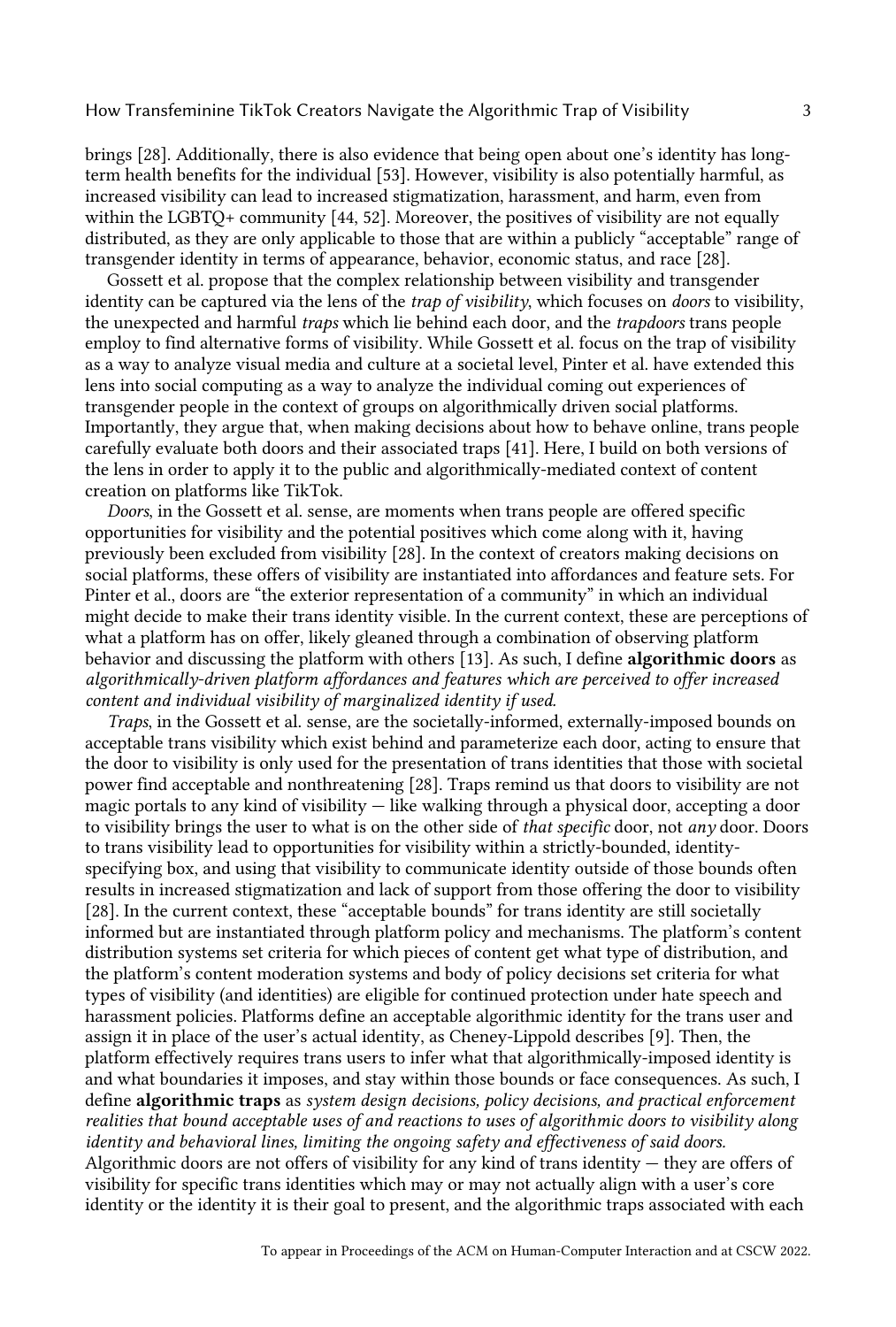content delivery and moderation decisions at scale. Notably, following Pinter et al., this work views traps as fluid over time [41], as platforms constantly change in ways that can make it difficult for users to predict or adapt to their behavior [13, 25]. door instantiate this bounded standard of acceptable identity into algorithmically-driven

 *Trapdoors*, in the Gossett et al. sense, are "clever" alternatives to accepting the traps behind each door, passageways which lead to new, usually unknown options [28]. Gossett et al. conceptualize these trapdoors broadly, and actively call for the invention of new, novel, and unexpected trapdoors. Pinter et al. operationalize this concept as the workarounds (and possible future workarounds) which users employ to avoid or escape from traps [41]. In the current  *communities use to avoid, modify, or counter the unwanted outcomes of allowing one's content and identity to be mediated by an algorithmically-driven social platform's systems.*  context, I define algorithmic trapdoors as *strategies and tactics which individuals or* 

 Ultimately, though they thoroughly recognize visibility as a trap first and foremost, Gossett et al. argue that doors to visibility can still be very useful — so long as the trans person walking through that door understands the nature of the trap they are springing, or can find a useful *trapdoor* by which they can essentially escape the trap [28]. Pinter et al. found evidence that there was ample reason for trans users to want to go through potentially-risky doors to visibility, including increased social support and the ability to help other trans folk in turn [41]. Moreover, they found that by going through these doors, trans users were able to essentially reinforce and hold these doors open for others, making it easier for other trans people to see the door, evaluate the traps behind it, and go through it if they so choose [41].

 Pinter et al. call for work using the trap of visibility lens in different contexts and with participants who have experienced direct harms, instead of participants who feared potential harms (the focus of their study) [41]. Here, I answer that call by focusing on transfeminine creators, a group in which I found direct harms to be common, deliberately pursuing visibility on TikTok. In the remainder of this section, I will detail how this new context varies in context, and what we already know about TikTok and stigmatized identities. important ways from past work, how theorization and sensemaking are likely happening in this

#### 2.1 Deliberate Visibility, Immediate Risks: Transfeminine Experiences as Context

 Queer and trans identities are not monolithic in their composition or the oppressions they face [44, 52]. The experiences of and oppressions experienced by transfeminine people are at least partially unique to transfemmes [38, 46, 47], and are tied to misogynistic oppressions Serano defines as the unique form of oppression that results from being subject to both misogyny and transphobia [46]. As such, transfemmes can expect to be subject to harassment, women (e.g., uneven enforcement of platform rules [20], extensive harassment [5, 18] with problems faced by trans people online (e.g., abuse and stigmatization [44], harms due to exclusion from design consideration [2]); and 3) the unique oppressions which emerge at the intersection of the two [38, 46]. Indeed, past work shows us key differences in minority stress levels and ability to be resilient among different types of trans people [42]. Even in comparison to other transgender people, transfemmes face more severe economic consequences when they are open about their identities [45]. Considering that algorithmic traps bound acceptable visibility along identity lines, the challenges faced by transfemmes require specific against women [38, 46]. Transfeminine people are uniquely affected by *transmisogyny*, which abuse, and stigmatization from at least three sources: 1) the sexism-based problems faced by lasting consequences when the harassment is identity-based [39]); 2) the transphobia-based consideration.

 It is also important to note that, in social computing, the tradeoffs between the benefits of trans visibility and the dangers of harassment and stigmatization have mostly been explored in the content of individual visibility, coming out, and gender transition. General LGBTQ+ work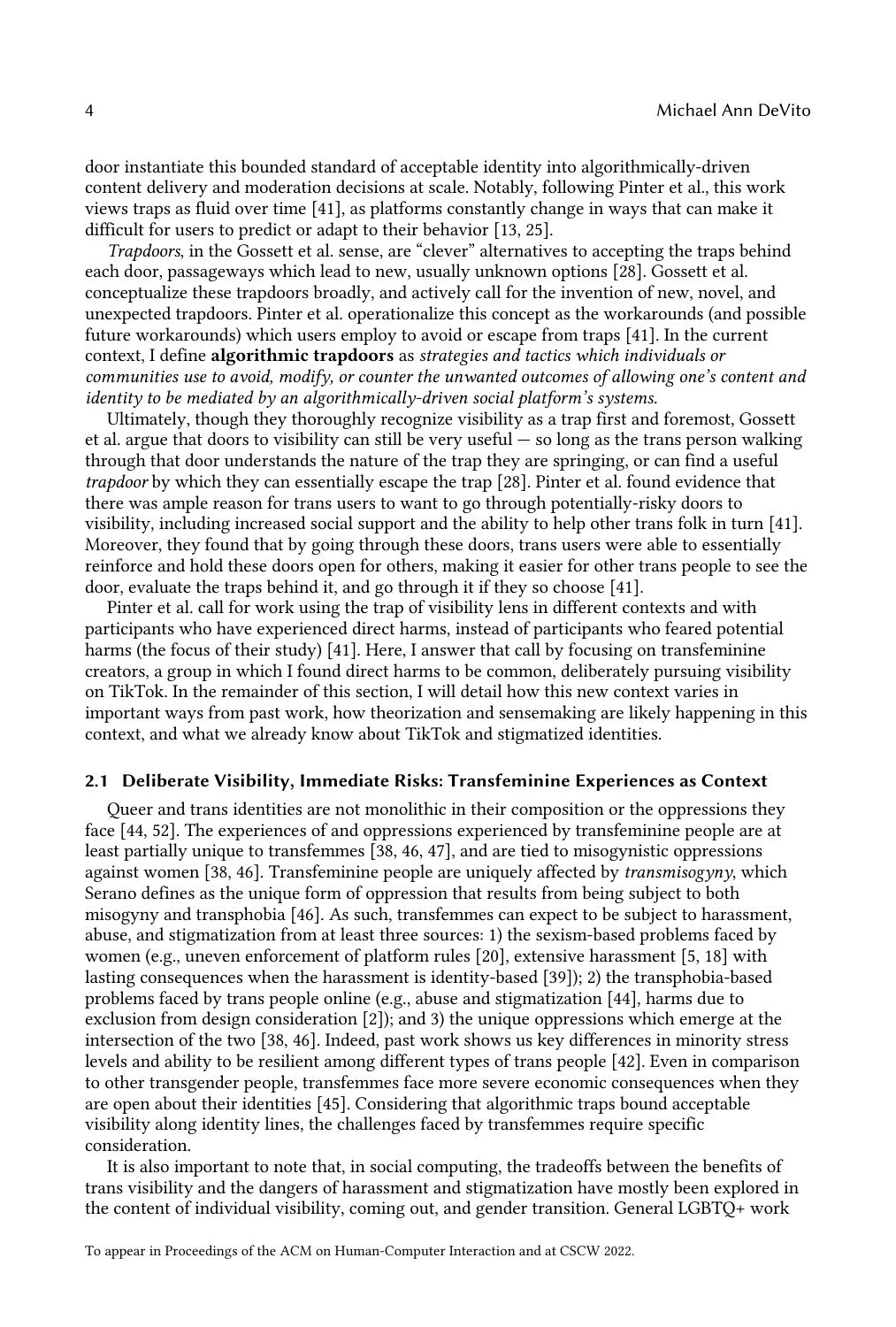How Transfeminine TikTok Creators Navigate the Algorithmic Trap of Visibility 5

 exploring this topic has largely focused on ensuring selective visibility of an individual's personal context [6, 16, 19], weighing these risks against social benefits [24]. Notably, trans- specific work generally focuses on this personal context as well, documenting the tradeoffs between the identity development, social support, and health benefits of being visible as trans on social platforms during key life stages such as coming out and transitioning, and the potential pitfalls of being visible to the wrong people, or at the wrong times, while reaping these benefits [30, 31, 41, 44]. Much of this work also focuses on selective disclosure for the individual, especially in contexts where the participant is not fully, publicly out as transgender. LGBTQ+ identity [6] and preventing context collapse that could lead to stigmatization in a

 In this study, my focus is not on the personal context of selective disclosure, but rather on the context of publicly managing an explicitly-transfemme identity. As I will demonstrate in section 4.1, the transfemme creators in this study are publicly out and have no desire to conceal that they are trans, and their mission is often explicitly educational, not primarily personal. This leaves the common solution to the possibility of transphobic harassment and abuse — avoiding or extensively segmenting disclosures of trans identity [6, 16, 41, 44, 52] — off the table. Selective disclosure of trans identity is not the goal for transfemme content creators; rather, specific audience targeting is. This puts transfemme TikTok content creators in a space closer to more broadcast-style platforms than traditional social media — a space where harassment and abuse are the price for becoming visible, particularly for LGBTQ+ individuals and women [51].

## 2.2 Adaptation and Folk Theories

 While the harassment, stigmatization, and abuse situation appears grim for transfeminine creators, that is not to say that people cannot or do not adapt to and around these problems. In the personal contexts discussed above, it is common for trans users to use affordance- and ecosystem-based strategies to ensure selective visibility, as well as non-technical solutions such as modifying the extent of trans visibility in their content and steganography [6, 16, 41, 44, 52]. While there is little work on trans social platform users outside this personal context, we can see that women and LGBTQ+ people more broadly also adapt, often via privacy affordances and the extensive use of moderation tools [51].

 In the broader context of algorithmically-driven social platforms and the pursuit of content visibility, a growing body of work argues that adaptation to and around the algorithmic components of platforms is driven by folk theorization [13, 14, 15, 22, 23, 43]. Folk theories are defined by DeVito et al. as "intuitive, informal theories that individuals develop to explain the outcomes, effects, or consequences of technological systems, which guide reactions to and behavior towards said systems" [15 p. 3165]. Subsequent work has updated this definition to characterize folk theories as socially-influenced and malleable [14]. It has also moved the focus of study from folk theories of a single algorithm (e.g., the TikTok FYP) to algorithmic platforms as a whole (e.g., the FYP as well as the content moderation, advertising, and reporting systems), recognizing that folk theories have both mechanistic and affective components [13] when talking about adaptation specifically.

 Folk theorization of algorithmic platforms is a constant loop in which users forage for this information for sensemaking, which updates one's folk theory, which in turn guides one's process takes place within and is impacted by both the individual goals of the theorizer [14] and by the theorizer's sense of the platform's *spirit* — "the user's perception of what a platform is and what it is for, as determined by the user's understanding of the platform's stated mission, with the user's understanding of the platform's purpose" [13]. The user's perception of the platform's spirit is a major factor in determining if the user will put in the effort to adapt to an information both via observation and testing on the platform itself and social sources, and use behavior, generating new information to take into account in future folk theorizing [14]. This its values and actions in practice over time, and the functionality which it allows as juxtaposed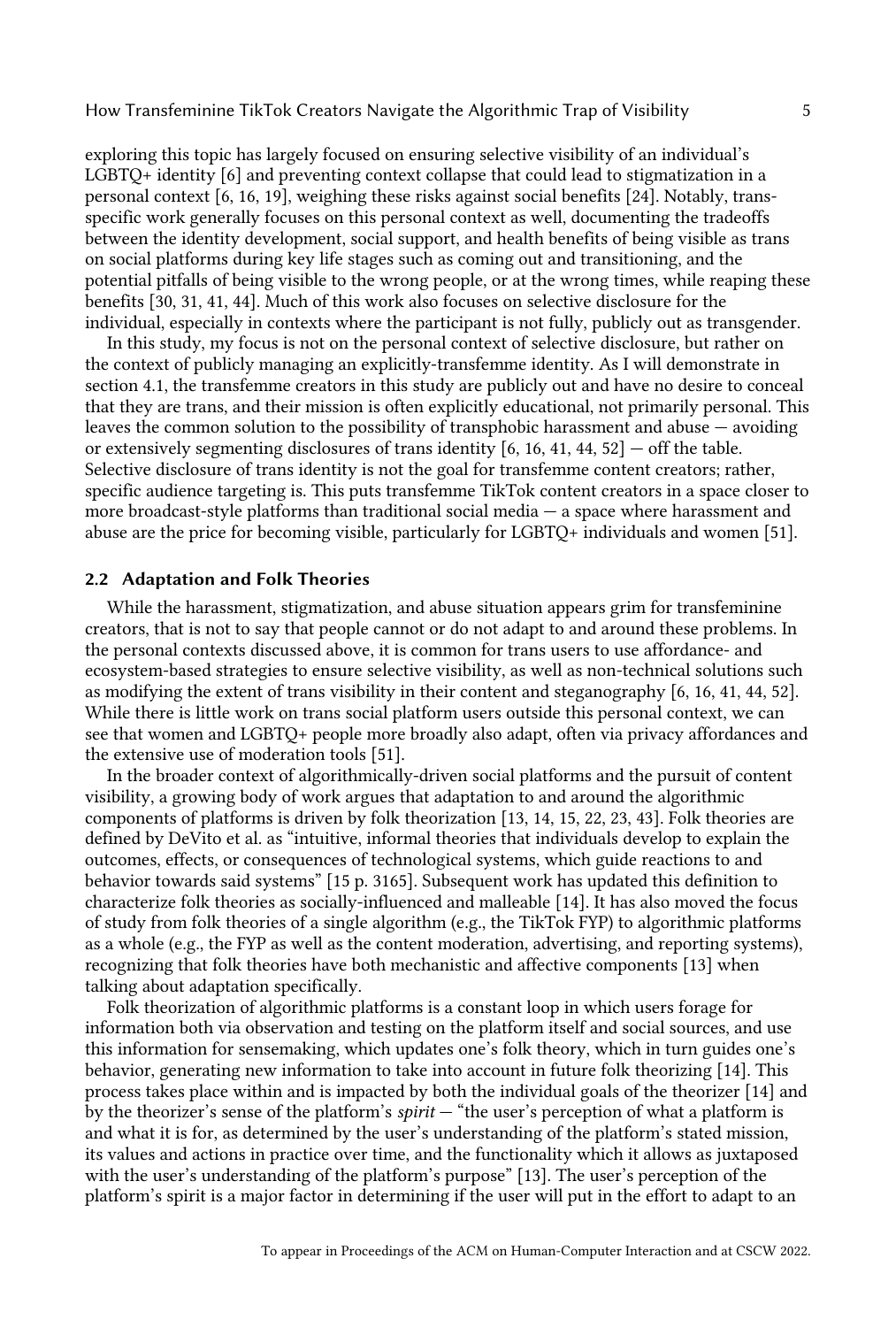algorithmic system, with positive perceptions of platform spirit generally prompting the user to continue to try to adapt, and negative perceptions of platform spirit motivating decisions to reduce or stop use of a system [13].

 The complexity and utility of these theories varies. Early work on folk theorization suggested that baseline algorithmic awareness was low, and that user folk theories were mostly abstract, focused on what a system does and why, not how [22, 23, 43] — what I have previously referred algorithmic awareness and complex folk theorization that addresses the mechanisms behind the platform [11, 14, 15, 36] — what I refer to as as *structural folk theorization* [13]. I have advocated for finding ways to help users move from functional to structural folk theorization, arguing that the knowledge of mechanism sets users up to productively experiment and adapt while maintaining their own autonomy and achieving their goals — though I have also specifically noted that there is no such thing as a "bad" or "good" folk theory, only theories that help one achieve their goals and theories that do not [13]. to as *functional folk theorization* [13]. Subsequent work has found increasing amounts of

## 2.3 TikTok & Algorithmic Representational Harm

 Regardless of the overall prevalence of folk theorization, recent work on TikTok specifically suggests that not just folk theorization, but relatively complex, structural-level folk theorization is common among users of the platform [33]. Multiple studies of what Klug et al. call "produsers," or average users of the platform who consume content and make some as well, have found that there is an unusually high amount of algorithmic awareness on TikTok [33, 37, 48]. Karizat et al. found that TikTok users are not only aware of the algorithmic nature of the platform, but are actively folk theorizing about content delivery via the FYP [33].

 Both Karizat et al. and Simpson & Semaan found that theorization in this context was heavily tied to identity, with Simpson & Semaan finding that users felt the platform was sorting people *identity strainer folk theory*, with "users believing that their social feeds are the result of an algorithm recognizing, classifying, sorting, and suppressing social identities based on its conception of which social identities are (or are not) 'valuable' and 'wanted,' or which ones (do not) deserve visibility" [33]. They assert that this is a form of *algorithmic representational harm*, or harms users face from being effectively erased by the algorithm due to a lack of algorithmic privilege [33]. Moreover, Simpson and Semaan specifically point to LGBTQ+ users as being affected by this kind of erasure and exclusion, even among different identities within the into "algorithmic identity categories" [48]. Karizat et al. encapsulated this in what they call the LGBTQ+ umbrella [48].

 Considering the likelihood of folk theorization in this context, juxtaposed with the trap of visibility that transfeminine creators face, in this paper I ask:

- • How do transfeminine content creators on TikTok with visibility-requiring goals navigate the trap of visibility?
- • What folk theories and folk theorization do transfeminine content creators have of TikTok, and how does this impact their strategic decision making around visibility?

## 3 METHODS

 To investigate these questions, I conducted an interview study with 17 transfeminine TikTok creators, using a constructivist grounded theory approach [7, 8]. I approached this work as a complete-member-researcher who is fully embedded in the context under study and immersed during the research process while also providing a deep contextual basis for analysis [1, 21]. This study was approved by my institution's Institutional Review Board. in the same phenomena as the participants [1], allowing increased trust, openness, and access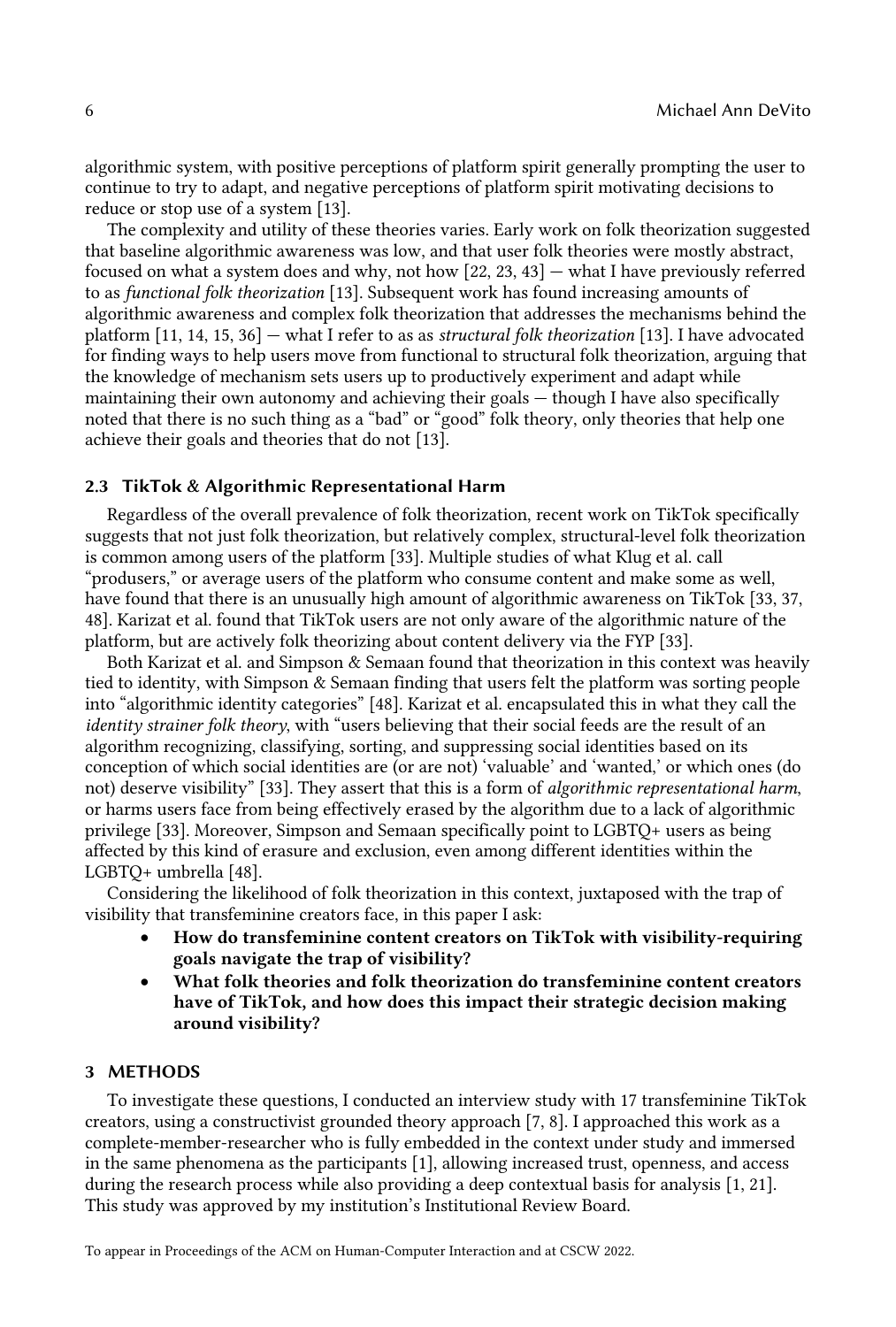How Transfeminine TikTok Creators Navigate the Algorithmic Trap of Visibility 7

#### 3.1 Participants

 As past work has documented, many varied users of TikTok face situations where they feel their identity is underrepresented on the platform [33, 48]. Here, I choose to focus on transfeminine creators specifically. When doing folk theory work and eliciting latent knowledge, it is often useful to focus on a group with heightened concerns for both ease of elicitation and the ability to capture both mainstream and particularly challenging outlier experiences [13]. Transfeminine people are an excellent example of one of these heightened groups in the context of theorization about social platforms, and especially platform moderation systems, due to the factors discussed in section 2.1. As such, transfemmes are in an ideal position to, through sharing their informal theorization and lived experiences on a platform, help generate close-to-the-ground desubjugated knowledge [50] on this topic.

 In a similar vein, I chose to focus exclusively on people who primarily identify as content creators. Past work has covered mixed-use groups on TikTok (e.g., [33, 37, 48]), and by focusing on creators, I can more thoroughly investigate the problems faced during content creation specifically, with a group of participants who are more likely to be aware of these issues due to their own use goals.

## 3.1.1 Recruiting

Recruiting took place via TikTok itself. I posted a recruiting video<sup>3</sup> with study details and a request to share and engage with the video to my own TikTok page in early February 2021, after two months of posting trans and transfemme-specific content to my account and engaging with other transfemme creators. At the time, I had 3,208 followers. The video was shared 729 times and was viewed by over 20,100 TikTok users, 72% of whom saw it on the FYP, suggesting they were from outside my immediate network. To broaden distribution, I added the hashtags #transtok, #algorithm, #algorithmtiktok, #trans, #transfemme, #girlslikeus, #lgbt, #mtf, #transgirl, and #research to the post. Interested viewers were directed to direct message me, so 1,000 followers to ensure that the participant was actively creating content and pursuing a long as they fit the eligibility criteria: transfeminine, 18 or older, a content creator, and over following4.

## 3.1.2 Demographics

 To preserve participant privacy, I do not report on individual identities or demographics. My participants ranged in age from 19 to 52 years old (M=29). All participants were content creators posting to TikTok, with followings ranging from 1,431 to 40,500 followers at the time of initial interview (median=8656 followers) and content that had drawn from 10,600 to 1,100,000 likes at the time of initial interview (median=157,200 likes). A range of genders under the transfeminine umbrella are represented, including creators who are binary trans women, transfeminine nonbinary, nonbinary trans women, and transfeminine. Similarly, a range of sexual and/or romantic orientations is represented, including lesbian, bisexual, pansexual, queer, "enby for enby,"<sup>5</sup> and androsexual<sup>6</sup>. All participants were out about their gender and sexuality, especially in an online context. Participants variously use she/her, she/they, and they/them pronouns; participants who use multiple pronouns will be referred to using both pronouns in the rest of this paper.

<sup>3</sup> [https://vm.tiktok.com/TTPd9mYxLb/](https://vm.tiktok.com/TTPd9mYxLb)

<sup>4</sup> 1,000 followers is a key milestone on TikTok, as it unlocks the ability to go live. Additionally, the primary creator organization for TikTok, The Online Creators Association, has established this as the threshold for being an official creator and admission to the association.

<sup>&</sup>lt;sup>5</sup> An orientation in which a nonbinary person is primarily attracted to other nonbinary people.

<sup>6</sup> An orientation in which a person is primarily attracted to those who present in a masculine way.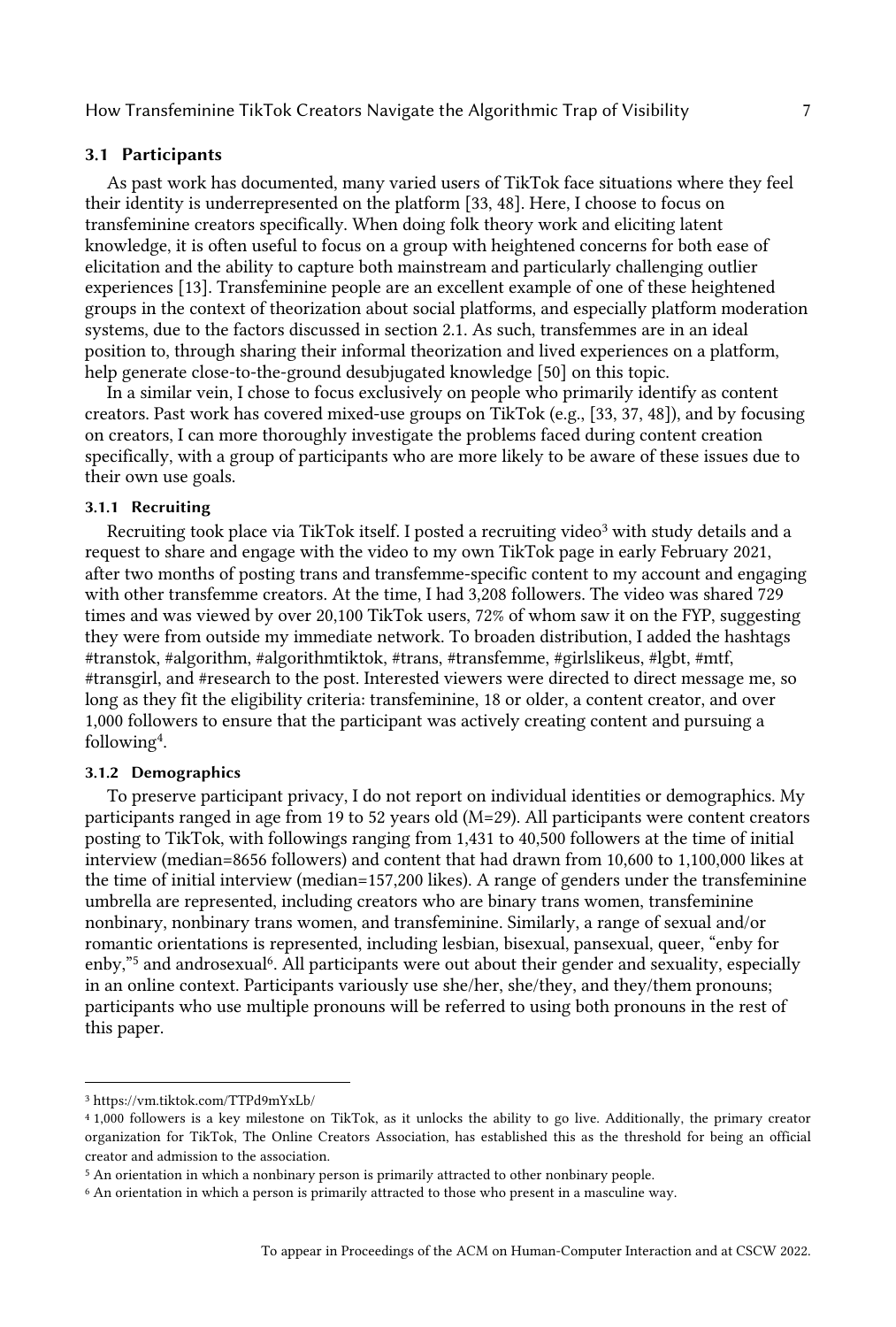In terms of racial identity, participants were majority white; however, the sample also neurodivergent individuals (both ADHD and Autistic neurodivergence) and Jewish individuals who must respectively contend with ableism and antisemitism in addition to transmisogyny. Participant occupations, outside of content creation, include undergraduate student, graduate student, service worker, educator, medical professional, graphic designer, technical support personnel, and software engineer. Participants represent a variety of educational and economic backgrounds, ranging from high school diplomas to advanced degrees and self-described "economically disadvantaged" to middle class, respectively. Only two participants had educational backgrounds that provided formal knowledge of algorithms, and their responses were, while more detailed in their speculation, in line with participants without this training. All participants were located either in the United States or the United Kingdom. includes Arab, Desi, and Black transfemme creators. Additionally, this sample includes

# 3.2 Interviews

 Initial interviews took place throughout February 2021 and were conducted via Zoom, video and audio recorded, and auto-transcribed by Zoom's transcription service. The interview period started with the informed consent process. Initial interviews ranged from 70 to 115 minutes (M=87 minutes, SD=13 minutes).

 I took a semi-structured approach to questioning, covering topic areas including: identity, self-presentation, and history; content creation goals, style, tactics, and problems; attitudes and history regarding TikTok; and folk theorization. The folk theorization component of the were asked to make an image of how TikTok distributes their content, as visual exercises are a key method for eliciting folk theorization information [13, 14]. My interview topic guide and detailed instructions for the drawing exercise are included in this paper's supplemental materials. I used the image as a starting point for the folk theorization portion of the interview, stepping through the image with the participant and probing on folk theories, sources of folk theory information, change over time, adaptation, and the impacts of adaptation. Throughout the interview period, I adjusted and updated my questions as part of my initial theoretical interviews included a whiteboard drawing exercise via Google Jamboard in which participants sampling [7, 8].

 After preliminary analysis, I conducted follow-up interviews with nine participants in order to further my theoretical sampling and develop emerging theoretical categories [7, 8]. Follow-up interviews took place in mid-March 2021 and ranged from 27 to 71 minutes (M=51 minutes, SD=17 minutes).

#### 3.3 Analysis

 I took a constructivist grounded theory approach in this study [7, 8], engaging in open coding and memoing throughout data collection to assist in theoretical sampling. This was followed by an analysis period that included additional memoing and open coding, followed by a focused coding round, and then a theoretical coding round in which I related codes to each other and to applicable existing theory. I used MAXQDA as my analysis platform.

#### 3.3.1 Positionality

 Positionality necessarily informs analysis; as such, my position as sole investigator and author is both a key benefit and an important limitation to this study. I am a complete-member- researcher for this population [1], in that I am transfeminine, and an active content creator on TikTok who, as of the time of writing, has 10,216 followers and 231,012 likes on my content. I have personally experienced many of the issues described by participants, including extensive transphobic and transmisogynistic harassment on TikTok, ranging from deliberate misgendering to repeated, graphically-detailed death threats. Via lived experience and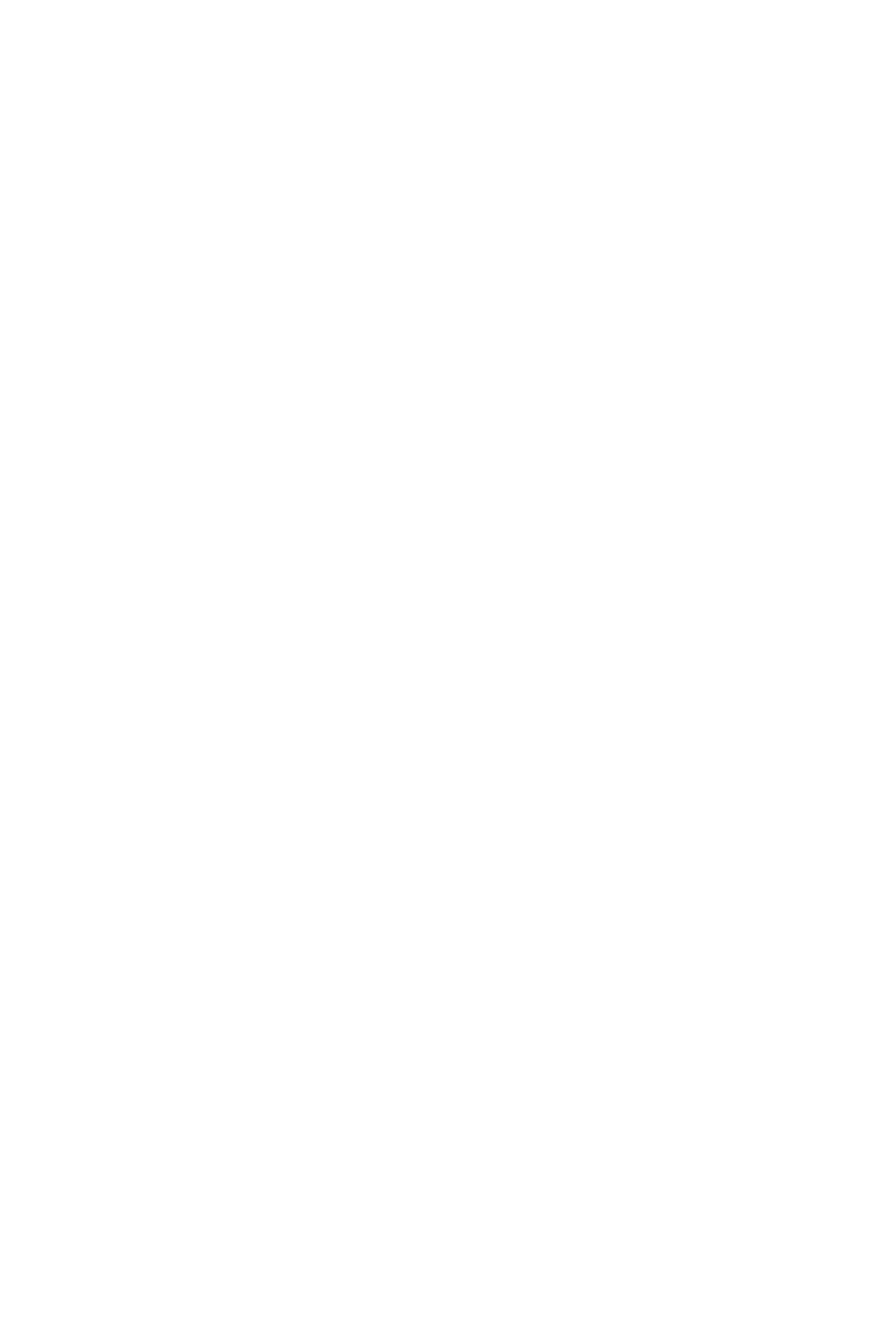actionable folk theories help creators evaluate doors and navigate traps in service of adaptation, while demotivational folk theories steer creators away from platform tools while eroding positive perceptions of platform spirit.

#### 4.1 Promising Doors: Positive Perceptions of Platform Spirit

 Algorithmic doors to visibility can be evaluated at both the high level of the whole platform and the low level of specific mechanisms and options within the platform. The existence of the TikTok platform itself can be viewed as one big offer of visibility and evaluated as such, while the practical options for pursuing visibility on the platform can be viewed as individual offers of visibility which can be separately evaluated. In this section, I will discuss how creators approach visibility will be covered in sections 4.2 and 4.3. and evaluate the door to visibility offered by the entire platform; doors to specific paths to

 In the context of online platforms, the transfeminine creators in this study appear to employ their perception of a platform's spirit as a tool to assess TikTok's high-level, overall offer of components, the most important in this case being overall history with the platform and positive platform spirit due to unusually on-point task/technology fit and the creation of algorithmic community, encouraging creators to step through the door to the entire platform. visibility and the associated traps. As I have noted in prior work, spirit has multiple task/technology fit [13]. My findings suggest that TikTok is initially perceived as having

#### 4.1.1 Unusually Snug Task/Technology Fit

 Across all my interviews, participants consistently discussed how well the basic creator tools and overall environment of TikTok allowed them to pursue their goals as creators, suggesting that TikTok has excellent task/technology fit. The task, in a folk theory context, is mapped to the overall goals participants had when posting to (and theorizing about) TikTok [13]. Here, that goal was largely to help. While some participants did mention seeking validation of their identity via the platform, all participants had some sort of primary educational or social mission which motivated their posting. Most participants wanted to help other trans people, especially those still discovering their identity, and knew that getting onto the FYP would be a key component of achieving that goal, as P2 notes:

 I want my videos to land on the FYP of a trans person who's struggling with coming out. I want my videos to land on the FYP if someone who is struggling with accepting their own reality and accepting who they are and loving themselves. I want my videos to help people.

 Participants saw visibility on TikTok as a way to augment or correct what they saw as incorrect or limited depictions of trans people, and especially transfemmes, in existing media and online spaces. For P3, that means simply showing that a trans existence can be a happy one:

 I didn't think that being trans and being happy could go hand in hand before coming out and before starting this transition journey, because I had never seen a happy trans woman. I had seen TV where trans women are miserable or murdered usually, and that sucks… I just was so miserable living as a boy, that I was like, "fuck it, I'll take all of the negative to not have to do this anymore," and the fact that there was positives kind of blew me away. I wanted other people to be able to see that.

 Other participants felt similarly, targeting their efforts towards showing the possible diversity of transfemme experiences in a media environment that only shows a limited set of trans identities. For example, P11 had not encountered portrayals of trans people of faith and wanted to provide that visibility for other trans people. P4 noted the importance of showing that trans women could continue to enjoy and participate in sports. P17 drew contrasts to the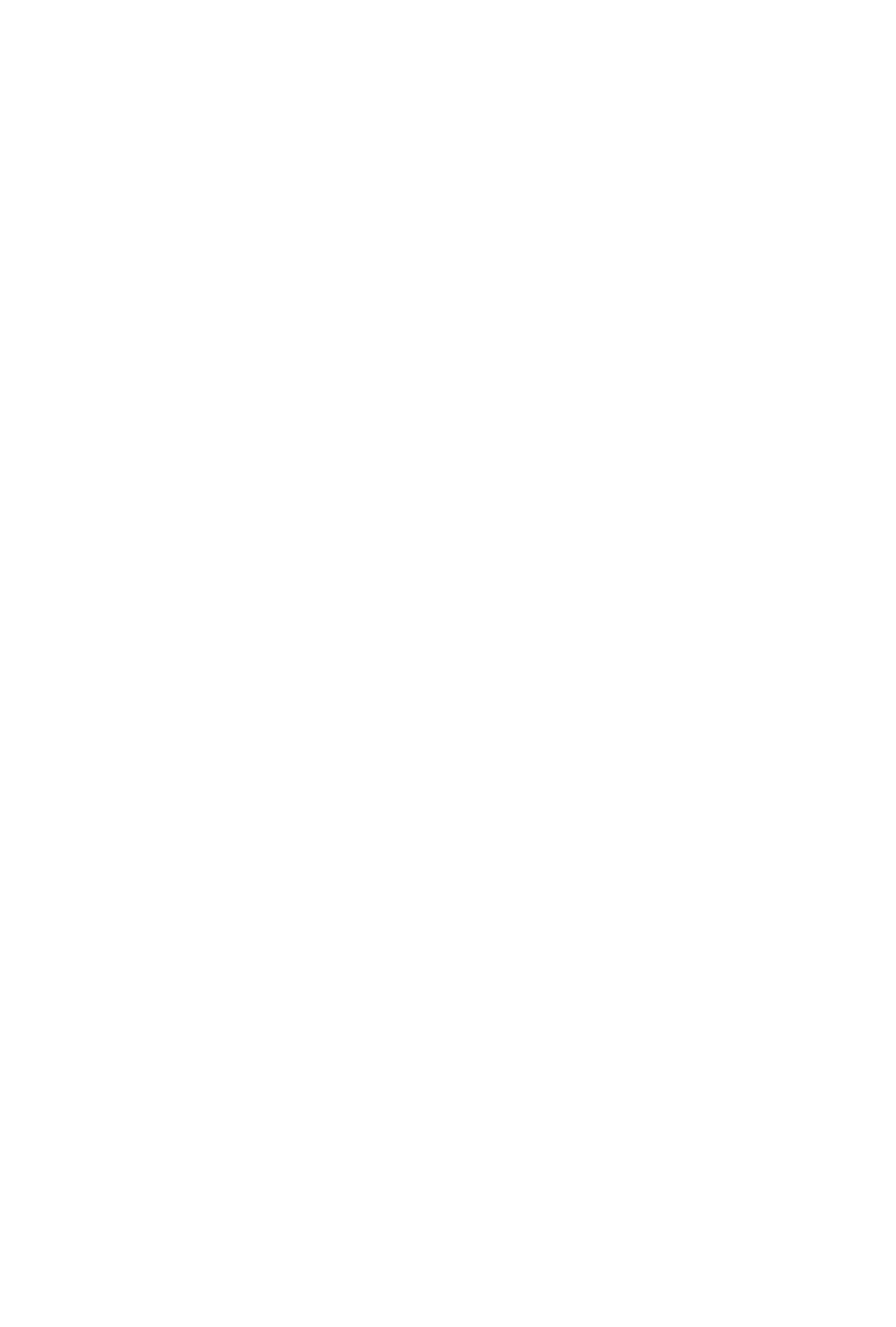#### 3.1 Participants

**M** past work has documented, many varied users of dkkface situations where they feel their identity is underrepresented the platform H ere, Ahoose to focus on transfeminine creators specifically hen doing folk theory work and eliciting latent knowledge, it is often useful to focus opraup with heightened concertor both ease of elicitation and the ability to capture both mainstream and particularly challenging outlier peopleare anexcellent example of one of these heightened experience Transfeminine groups in the context of theorization about social platforms, and especially platform moderation systems due to the factors discussed in section & such, transfemmes are in an ideal position to, through aring their informal theorization and lived experiences on a platform, help generate closto-the ground desub¤gated knowled **e** on this topic<sup>⊠</sup>

K a similar vein, Those to focus exclusively on people who primarily identify as content creators ast work has covered mixed se groups on TikTok and **Xand by focusing** on creators, than more thoroughly investigate the problems faced during content creation specifically, with a group of participants who are more likely to be aware of these issues due to their own use goals  $\boxtimes$ 

#### 3.1.1 Recruiting

Ecruit ing took place via TikTok itself posted a recruiting videnth study detailsnd a request to share and engage with the videomy own TikTok page in early &bruary  $\boxtimes$ , after two months of posting trans and transferrometric content to my accotumed engaging with other transfemme creatdfshe time, and Mollowers The video washared **X** times and was iewed by over KI ik Tok users, &f whom saw it on the Asuggesting they were from outside my immediate network Monden distribution, Added the hashtags Eranstok, Algorithm, Algorithmtiktok, Erans, Eransfemme, Firlslikeus, Ebt, Entf, Eransgirl, and Eesearch to the postHeerested viewers were directed to direct message me, so long as they fit the eligibility terial ransfeminine, Mr older, a content creator, and over **Mollowers to ensure that the participant was actively creating content and pursuing a** following

## 3.1.2 Demographics

To preserve participant privacy, Mo not report on individual identities or demographics. participants ranged in age from No Nyears old N **XXIII** participants wereontent creators posting toTikTok, with followings ranging from Mo Mollowers at the time of initial interview Mediam followers and content hat had drawn from **Mo Mi**kes at the time of initial interview Median ikes **Trange of genders under the transfeminine** umbrella are represented, including creators who are binary trans women, transfeminine nonbinary, nonbinary trans women, and transfeminine Minilarly, a range of anxient romantiorientations is represented, including lesbian, bisexual, pansexual, queer, Enby for enby, And androsexuâl participants were out about their gendend sexuality, especially in an online context ticipants variously use sheller, shellhey, and they Khem pronouns participants who use multiple pronouns will be red to using both pronouns in the rest of this paper<sup> $\boxtimes$ </sup>

<sup>3</sup> https://vm.tiktok.com/TTPd9mYxLb/

<sup>4 1,000</sup> followers is a key milestone on TikTok, as it unlocks the ability to go live. Additionally, the primary creator organization for TikTok, The Online Creators Association, has established this as the threshold for being an official creator and admission to the association.

<sup>&</sup>lt;sup>5</sup> An orientation in which a nonbinary person is primarily attracted to other nonbinary people.

<sup>&</sup>lt;sup>6</sup> An orientation in which a person is primarily attracted to those who present in a masculine way.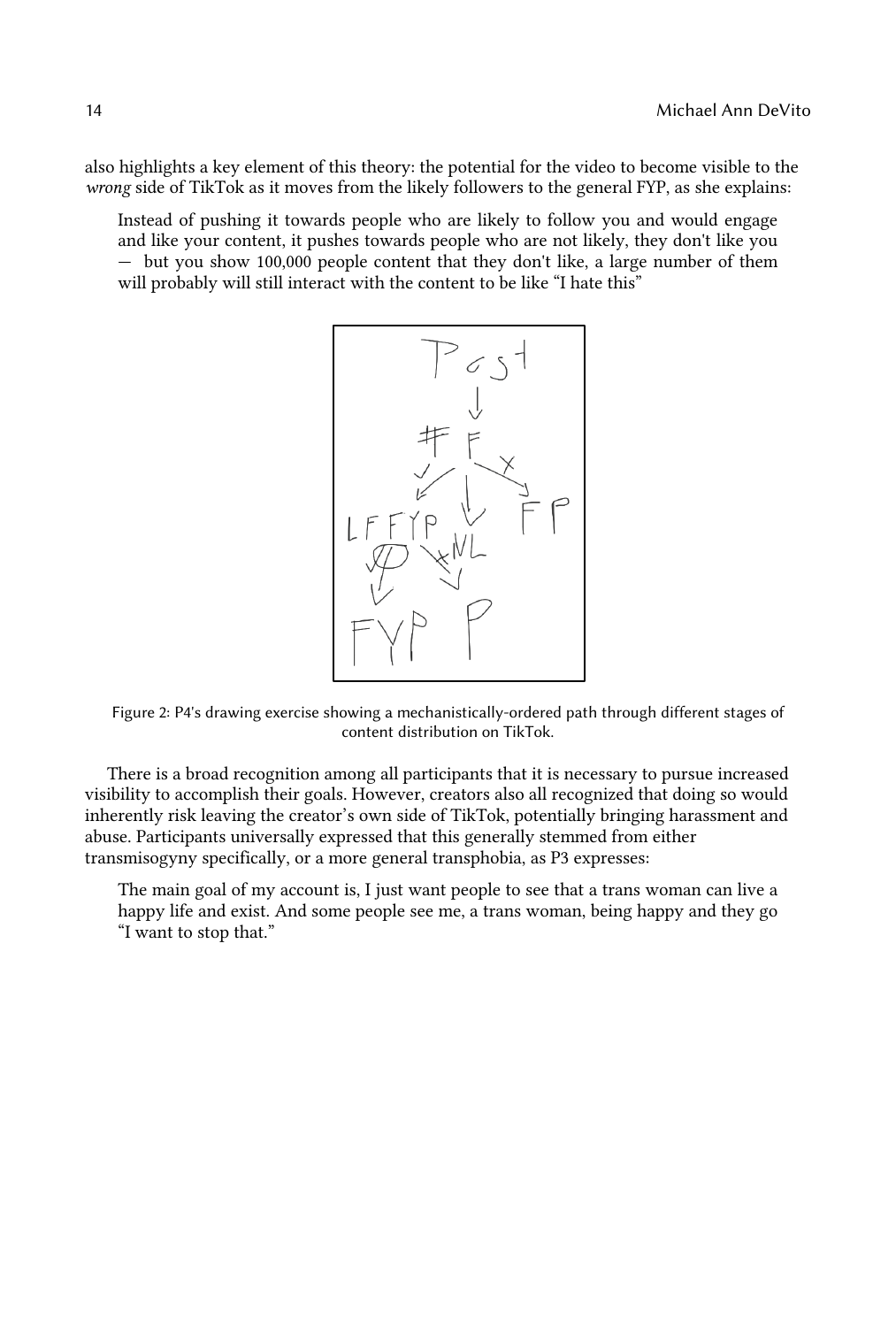#### 4.2.1 Hashtags as Doors with Navigable Traps

 algorithmic door to visibility to evaluate is the hashtags which accompany the initial posting of a video. Choosing hashtags is non-trivial for most participants, as they recognize it as important For creators operating with an expanding stages folk theory, one particularly important in terms of getting through the first "gate" to wider distribution, as P4 notes:

 I think that hashtags are useful to begin to kind of escape that first level of content… because there does seem to be this thing where there's a threshold to escape the bounds of a video that doesn't do well, and I find a lot of times that hashtags seem to be pretty helpful in getting there.

 P4, like most participants, realizes that hashtags are particularly crucial to gaining visibility outside one's existing following. As they are heavily involved in sports, they often use topical hashtags (e.g., #skiing, #cycling) to increase the chance of distribution to others who are interested in those sports. However, P4 sees and has experienced the algorithmic trap behind this door: wider topical hashtagging appears to be processed by TikTok with the embedded assumption that people who are interested in a topic will be interested in content on that topic from creators of any identity, and will behave appropriately when they encounter it. Practically, this results in a noticeable uptick in transmisogynistic engagement for those that employ topical hashtags. For some, though, this is a trap worth risking, as P9 explains:

 I don't want to keep from tagging [content topics] because I want to bring in people from those interests, and if other people get brought in too, then I'll deal with that, but I don't want to let transphobes ruin anything for me.

 For P9, who is explicitly trying to make a broader range of transfemme identities visible, it is worth it to risk transmisogynistic engagement, as broadening her reach via topical hashtagging common for transfeminine people. Moreover, it heightens the likelihood that transfeminine people who have not yet been exposed to specifically-trans content or the trans "side" of TikTok will see the video. She is aware of the consequences of this algorithmic trap — more visibility will bring more abuse – but proceeds knowingly, prepared for the consequences. increases her visibility to those with different interests that may not generally be assumed to be

 Of course, not all participants used hashtags in this way. In fact, some see the algorithmic trap attached to topical hashtags as too risky, and use protective, identity-focused hashtags to help them achieve only the visibility they want, while avoiding the risks of wide distribution, as P5 explains:

 I never let it go broad cuz I don't want to end up on straight TikTok. From the start, I would tag it with literally every single queer hashtag like queer, bisexual, pansexual, lesbian, gay, trans, asexual. I would hit them all just so that it would stay within the community I wanted to hit. Some videos that I forgot to tag with all of those did end up on straight TikTok and those videos got stressful.

 P5 sticks to queer hashtags exclusively, as she is primarily interested in showing other trans people that transfemmes can have good, fulfilling lives — for her, directly employing topical hashtagging is too risky considering her goals. Others, such as P3, combined approaches to topical hashtags to attempt to steer content distribution. P3 enjoys posting videos about cryptids, but notes that the cryptid hashtags are often full of conspiracy theories and transphobia, and use of the #cryptid hashtag alone generally attracted transmisogynistic engagement. As such, she now also uses a slew of queer-specific hashtags alongside #cryptid, to create an algorithmic trapdoor, essentially using identity-focused hashtags additively with great effect: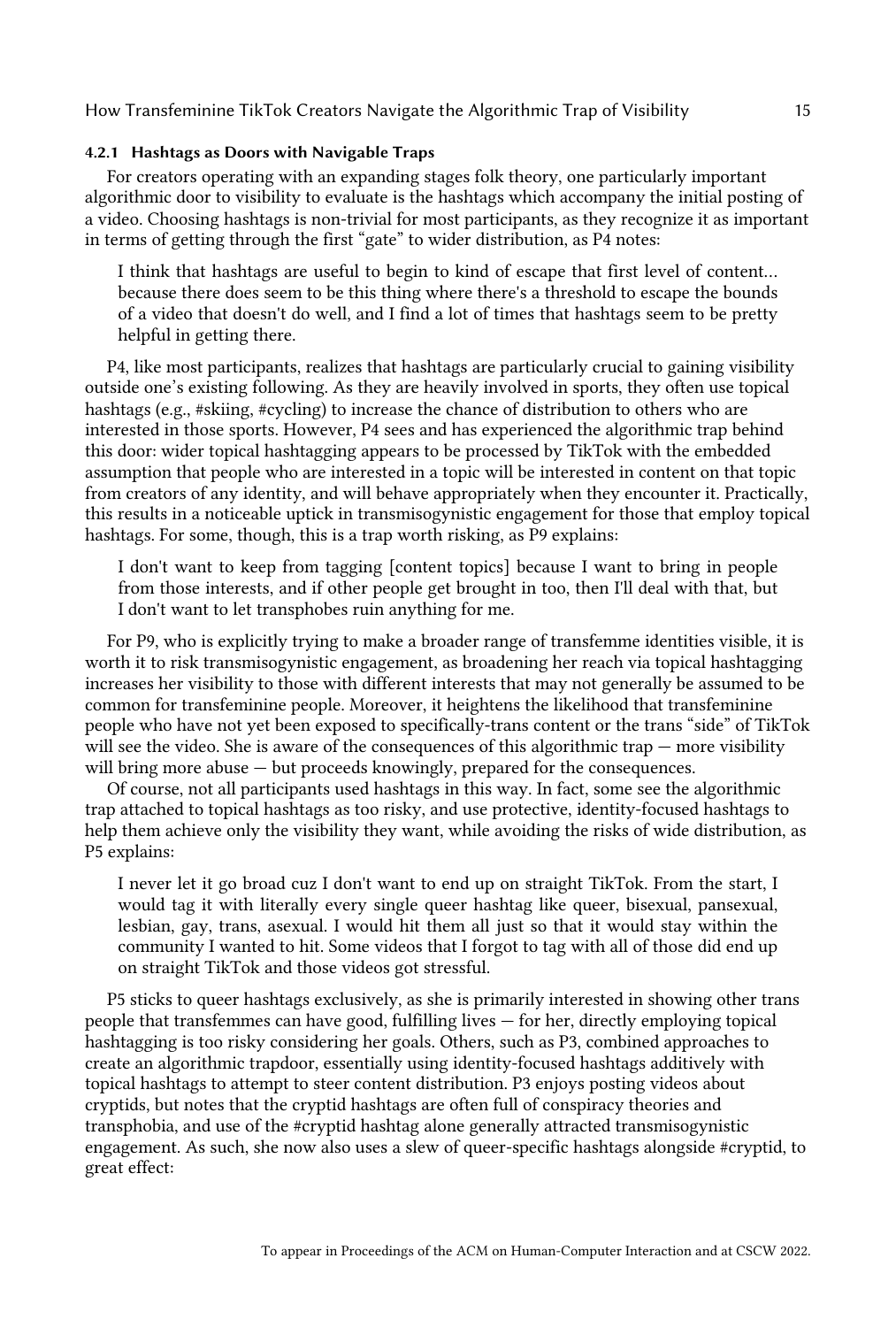The conspiracy theory crowd were completely gone from my videos — not commenting on them, not seeing them. I've just got the kind of interactions I want to have.

 This algorithmic trapdoor, however, comes with its own problems. As P3, along with P4 and P17, note, queer-specific hashtags could easily be suppressed by TikTok itself. Moreover, as P6 attached to them — they are searchable, and therefore targetable for direct harassment: notes, even hashtags used as part of algorithmic trapdoors have an inherent algorithmic trap

 A lot of my Transphobic and LGBT-phobic comments were only on videos that had [community] hashtags, so I'm assuming that they search up these hashtags when they're bored just to pick on people or to go through each video on the list… I had one video where I had used the hashtag #transphobia... and it had attracted a lot of TERFs<sup>7</sup>, which doesn't usually happen, so I'm assuming that they like to peruse that hashtag for videos.

 To deal with this algorithmic trap, P6 turned to less-common and even more specific hashtags (e.g., #transgirls instead of #trans). While this strategy still has risks, P6 was able to evaluate the algorithmic doors to visibility offered to her using her folk theory of the FYP, clearly see the algorithmic traps, and find algorithmic trapdoors which secured initial distribution while mitigating unacceptably harmful potential outcomes.

# 4.2.2 Comment Tools as Doors with Questionable Traps

 Once distribution is underway, participants widely recognized that the key algorithmic doors to further visibility via wider distribution all concern engagement, especially comments, duets, accounts. However, they also recognized the key algorithmic trap behind all these mechanisms: for the platform, all engagement appears to be treated as an indicator of who a video should be and stitches<sup>8</sup>, the platform's three primary mechanisms for direct interaction between individual distributed to next, including explicitly transphobic and transmisogynistic engagement.

 Hate, essentially, is very engaging from a computational point of view, as P11, a Jewish transfemme creator, found out during an incident where she posted a video which initially drew the video to broader and broader audiences: interactions from her regular followers, up to the point of roughly 6,000 video views, pushing

 All of a sudden, I got two or three comments from the more conservative folk, and then there was a deluge. That video is now at like 80,000 views… It definitely started with a few comments from more conservative people that got responses from my more left- leaning audience, and then it and then it really blew up over the course of two days. And then there was a 24 hour period in which it was it was being shown to neo Nazis… fights started happening in the comments, people would say some shit… That kind of engagement really seemed to spur the algorithm on.

 P11 recognizes that engagement is key to visibility here, but they also recognize the algorithmic trap of undifferentiated visibility. For a Jewish trans woman's content, positive interactions appear to drive content distribution to more supportive queer people — but hateful,

<sup>7</sup> TERFs, or trans exclusionary radical feminists, are activists who oppose equal rights for transgender people, often enacting this opposition via direct harassment of trans people, disinformation campaigns, and legal challenges based on assigned sex at birth. While TERFs claim feminist motivations, their actions, goals, and rhetoric are more in line with right-wing, anti-feminist thought [40].

<sup>8</sup> Duets and stitches are two of TikTok's mechanisms for reposting content. Duets allow new content to be recorded alongside existing content. Stitches allow a sample of existing content to be included at the beginning of new content.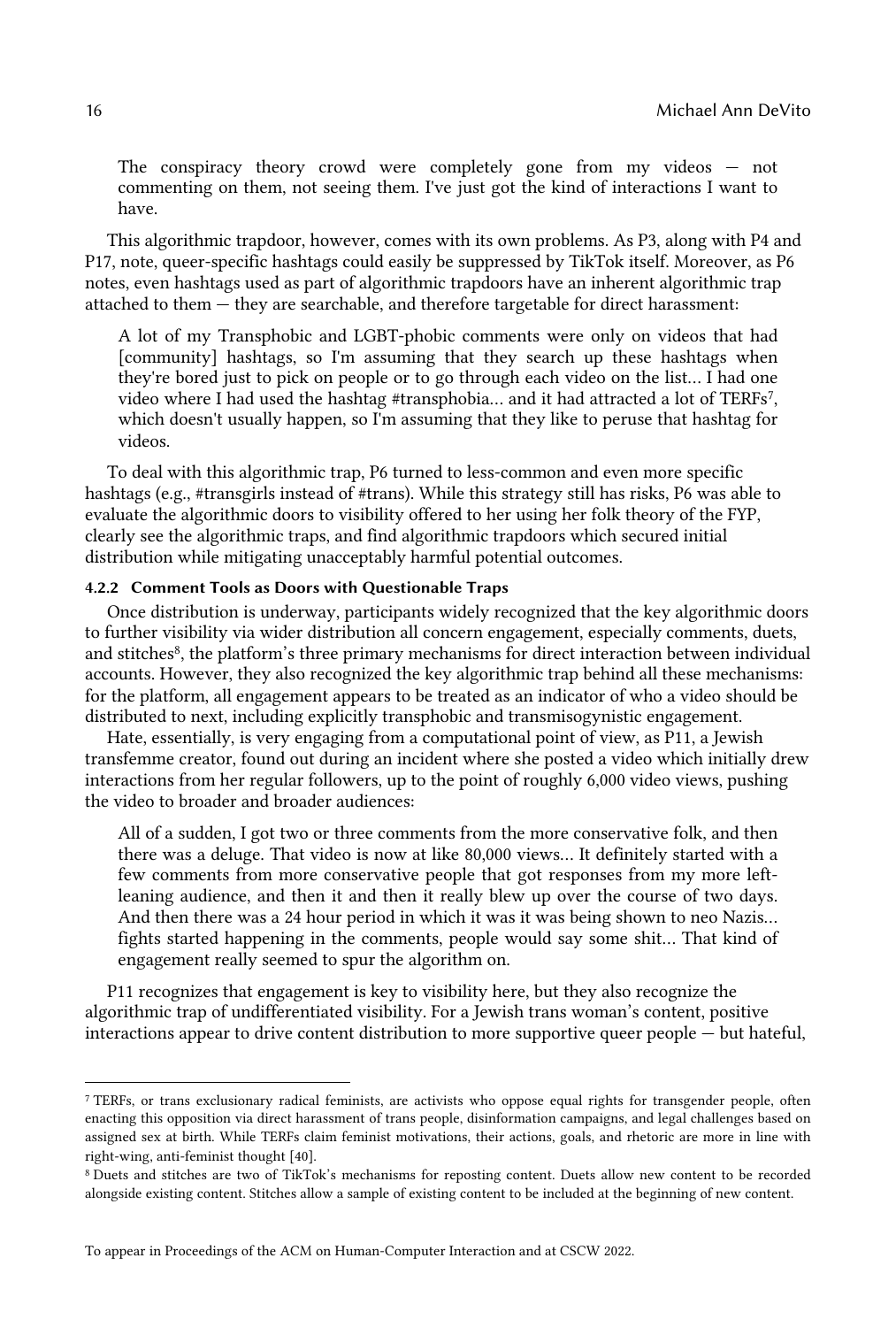transmisogynistic, antisemitic comments from transphobes and neo-Nazis drive content distribution towards other neo-Nazis and transphobes just as well, if not better.

 While P11 and most other participants are personally affected by progressively-growing torrents of algorithmically-delivered hate, they often focused more on the potential negatives of followers seeing such negative engagement, as P15 notes:

 I felt like I had a responsibility to the trans people who follow me, to the queer people who followed me, so that they didn't have to see content that was directly phobic… I want people to feel like my page is safe and fun to interact with.

 P13 felt similarly, and specifically noted the importance of making sure younger followers who may be looking for trans role models or exploring their identity were not exposed to hateful commentary:

 I have so many kids that follow me, I don't want that kind of language there for the kids to see. I don't want them coming on my page, going into my comments, and seeing hurtful, awful, rude, terrible things in my comments that might make them feel bad about themselves.

 Considering the concern over protecting kids especially, it may seem reasonable to argue that transfemmes have many options to mitigate this algorithmic trap: turn comments off entirely, use the comment filtering tools, or report the comments to the platform. The most obvious strategy is turning off comments– but that is the closing of a door entirely, directly preventing participants from reaching their educational and community goals by entirely rejecting the increased visibility that engagement brings. Meanwhile, the filtering and reporting systems often seem too risky or ineffective to participants, both on practical grounds and in terms of ability to work with the tool as part of a larger folk theory.

 As an example, participants were broadly not fond of the keyword comment filters. Participants found the system confusing and time-consuming to use or even find, with P2 noting that the hard limit on the number of keywords imposed by the system does not even the filtering system itself to be inconsistent. For example, P3, P16, and P13 each encountered the system filtering hateful comments for them, but not for their audiences, leaving them concerned that the system was simply hiding hateful content from them while letting it stay up publicly. P13 also notes that her own comments seem to be the only comments that are consistently filtered. Moreover, many participants were worried about even turning this system on due to the potential for false positives, as P17 noted: leave room for a basic list of manually-entered transphobic slurs. Participants also often found

If one of my followers goes like "help me the super straights<sup>9</sup> found me" or something like that, then I won't see it and that scares me more than the idea that I have to go and delete a comment… [the system] has just as much a chance to filter the abused as it does the abuser… I just don't want to silence people that do need to have their voices heard.

 For a group of transfemme creators with explicitly educational and community-based goals, potentially losing the voices of the people they are here to help due to faulty algorithmic filtering is often an unacceptable form of trap. For many participants, these tools represent another algorithmic trap: the design decisions behind the tool appear to assume a limited vocabulary of hate speech which needs to be accounted for, and a use case where comments do not have the potential to be time-sensitive cries for help from more vulnerable people.

<sup>9</sup> A transphobic hate and trolling group which primarily exists on Reddit and TikTok, posing unwillingness to engage with transgender romantic and sexual partners as its own sexuality.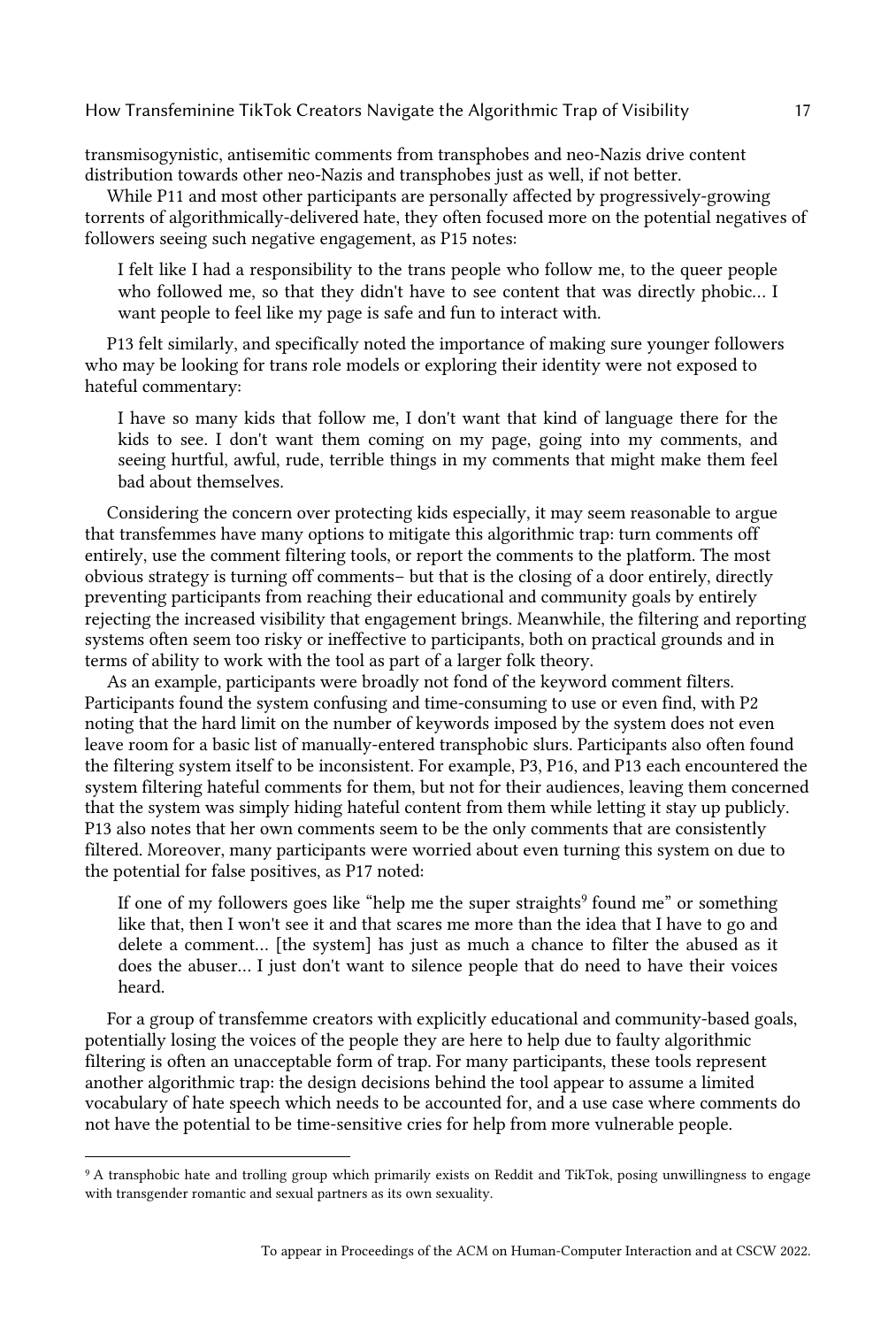As for the option of reporting, I will more extensively cover rejection of this strategy as part of section 4.3.3. However, it does factor into FYP decision-making within the context of the expanding stages theory, as there is a perception that the very act of reporting might damage overall visibility — essentially, that reporting itself can spring an algorithmic trap, as P3 notes:

 I do not report anyone on TikTok any longer, because every time I've reported people my views have dropped off significantly… what I do tend to do is, I have a few friends that have TikTok and they don't make content, and I've had them report… but like me personally, with my account, I don't report anyone anymore, because I know that if I do, I will be suppressed for that.

# 4.3 Traps Not Worth Springing: Demotivational Folk Theories

 In direct contrast to the extensible and adaptable expanding stages folk theory, transfeminine creators also held a number of folk theories which essentially assert algorithmic traps behind specific algorithmic doors to visibility or algorithmic doors on the platform generally. I call these **demotivational folk theories**, as they do not extensibly guide the user in evaluating options and strategies, but rather only help the user explain why the platform is behaving in an unacceptable and intractable way. These theories and the algorithmic traps they assert appear to erode participants' positive perception of TikTok's platform spirit while also motivating users to avoid the use of related visibility or safety/privacy tools.

# 4.3.1 The Algorithmic Paternalism Folk Theory

 One particularly demotivational folk theory is that the system is actively engaged in a sort of algorithmic paternalism, where transfeminine creators are recognized as a distinct class of people that is likely to attract harassment — and is therefore best kept safe by keeping them separate from the rest of TikTok. Essentially, Tiktok "tries to shelter certain people" (P2) or keep decisions about their own visibility. them in a "safe bubble" (P16), and in doing so takes away their agency to evaluate and make



Figure 3: P8's drawing exercise showing an algorithmic paternalism-based folk theory of TikTok.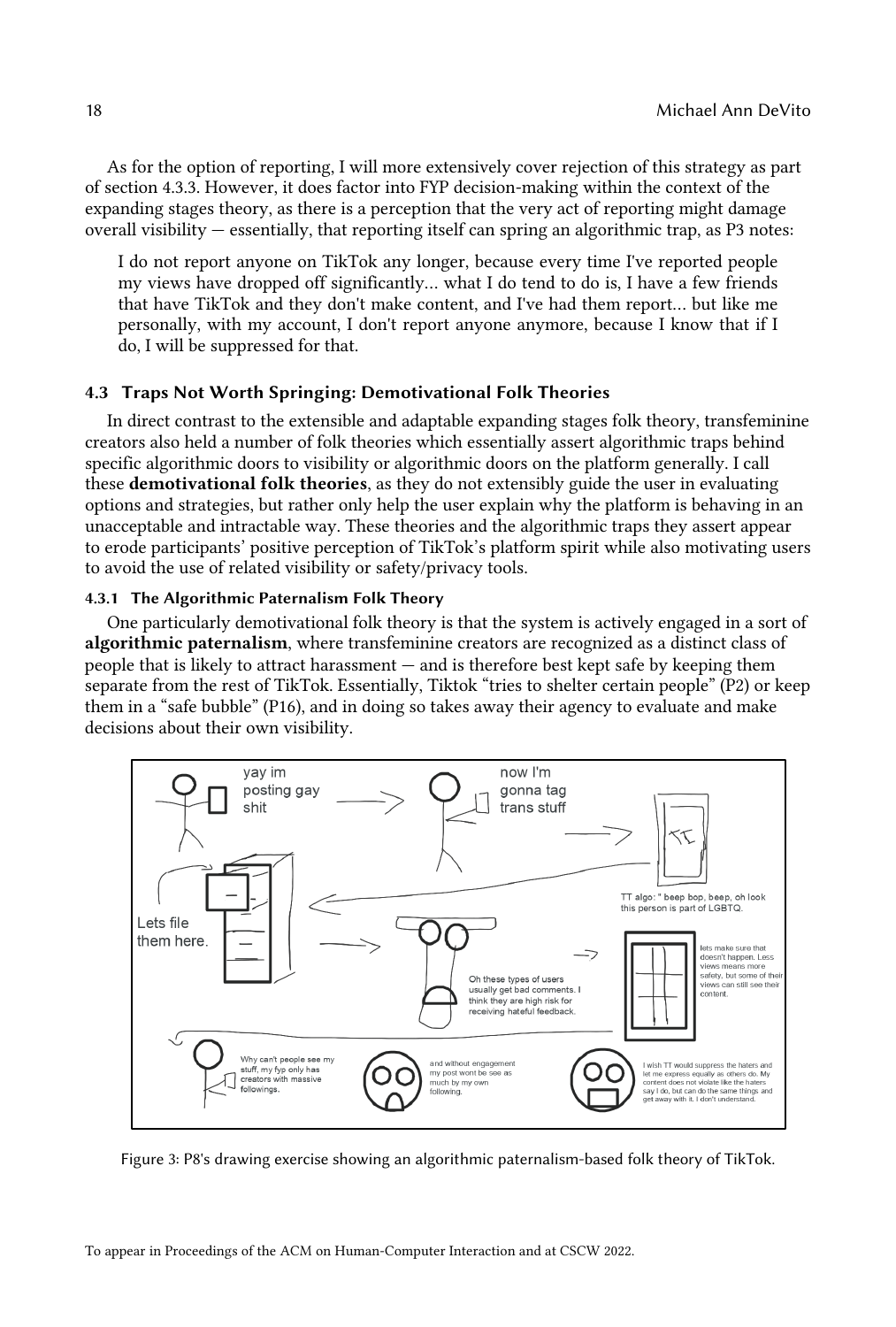We can see a version of this theory in P8's drawing exercise (Figure 3), where posting (and especially tagging) transgender content gets creators filed as that identity specifically, which TikTok then sees as "high risk for receiving hateful feedback," limiting distribution as a protective measure. P8 does not appreciate this paternalistic attempt at protecting trans creators, noting that while this may bring a limited form of protection, it also restricts visibility and gets in the way of both her purpose for using TikTok in the first place (education) as well as tactics she uses to further that end via growing a following.

 P17 also held this theory, asserting that TikTok is training their systems to avoid conflict, resulting in this paternalistic suppression. For her, even using trans hashtags on a post seemed getting harassed on the platform, she still sees TikTok making this potentially-protective choice on her behalf as inappropriate: likely to slow distribution and reduce visibility. While P17 extensively discussed her experiences

 I can take some hate if it means that I can find some more people who need to hear what I need to say… some people may need the safe space, and I'm not critiquing them, but certainly assuming that all of us need to be protected is like… a lot of us have dealt with this for a lot longer than TikTok has been around… I really don't need to be protected from a bunch of 13 year olds on the internet.

 For P17 and other participants with this folk theory, the assumption that the platform will take one's visibility away for protective reasons points to another perceived algorithmic trap: to the extent that the platform understands queer and trans identities at all, it understands these identities as potential points of friction and sources of problematically controversial content. In turn, the presence of this algorithmic trap marks certain algorithmic doors to visibility, such as hashtags, and tools for maintaining that visibility safely, such as reporting, as overly risky, because they may be signals that prompt the system to act paternalistically. Moreover, this theory erodes positive perceptions of TikTok's platform spirit, because it essentially asserts that TikTok has decided that the consequences of abuse and harassment should primarily impact those targeted. As P8 notes at the end of her map:

I wish [TikTok] would suppress the haters and let me express equally as others do.

#### 4.3.2 The Identity Flattening Folk Theory

 Another folk theory held by participants relates to identity flattening — the reduction of one's identity down to a limited set of socially acceptable attributes in environments where other attributes are discouraged or stigmatized in order to be accepted and treated well [52]. Some participants believe that TikTok, essentially, wants users to just be one, easily-categorized thing — in this case, transfeminine, and only transfeminine. P7, for example, found their healing and psychology content consistently outperformed by their trans content; P11 saw her Dungeons & Dragons content underperform compared to trans content; P15 saw her political content languish without distribution, while her trans content went wide (so long as it was not focused on the intersection between Blackness and transness).

 P13, who has extensive interests in and experience with movies, television, and playwriting, notes how this creates the impression that being anything other than trans with one's visibility will fail:

 That seems to be the thing that people want to see, according to the TikTok algorithm — that seems to be the only thing that does well, is anything related to me being trans. If I'm not talking about that, it just evaporates into thin air… It sucks, to be quite honest, it's frustrating… I feel like I am not allowed to go on there and make the joke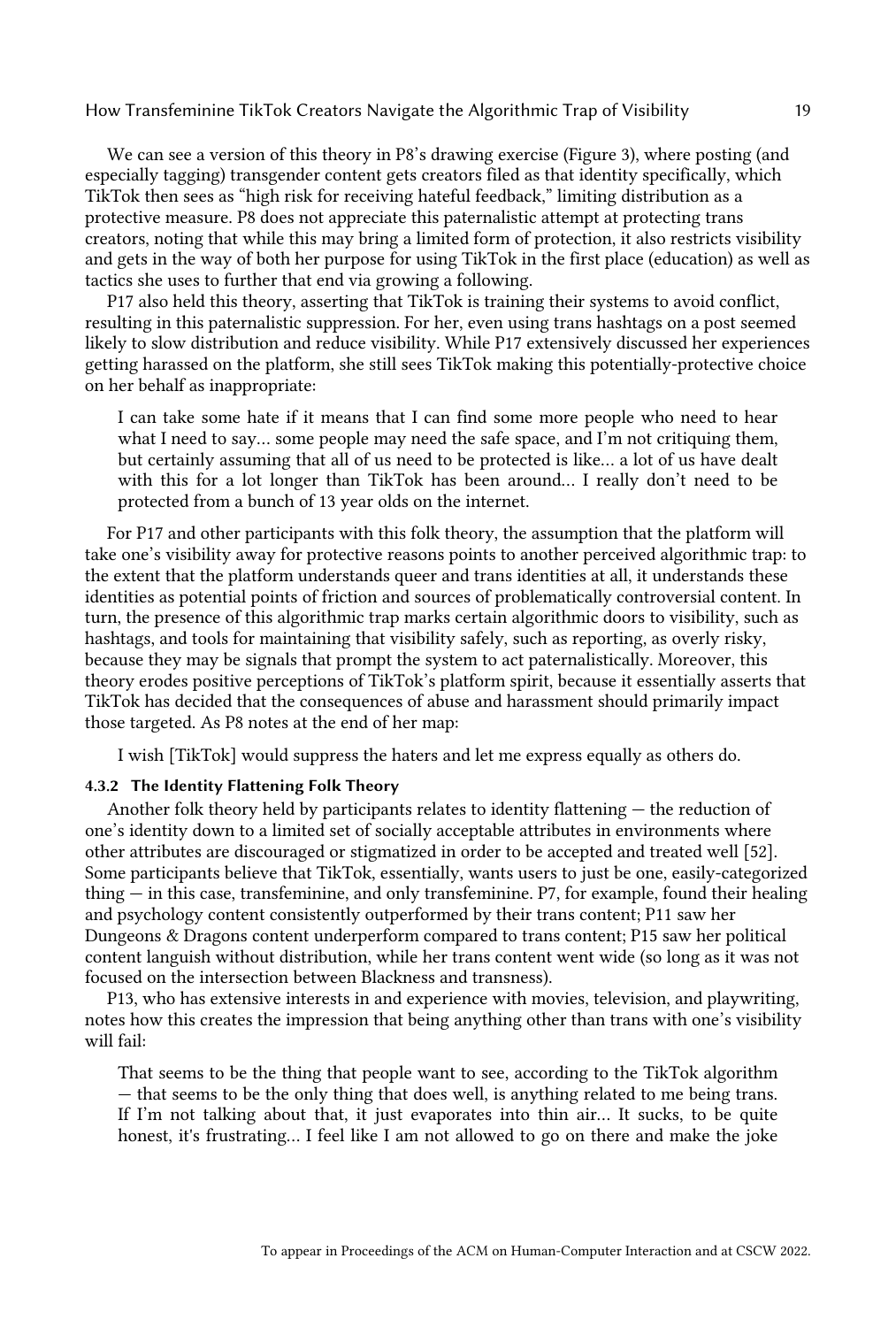about Riverdale<sup>10</sup> having terrible writing, I have to somehow make every joke a trans punch line because if I don't then no one's going to see the video.

 To these transfeminine creators, the identity flattening folk theory represents a clear algorithmic trap behind the platform's algorithmic doors to visibility: the platform appears to programmatically favor content which matches its existing understanding of individual creators. This particular algorithmic trap is specifically concerning to creators, as it conflicts with the authenticity of self that most participants value, as P2 explains:

 What's important to me is that I can create a safe space, and for you to feel safe around someone, you have to know things about them. And I don't want people to feel like they can't be their authentic selves in my comments sections and in my videos.

 Some creators are willing to engage in trends that fit their established style (e.g., P1) and slightly emphasize certain parts of their personality (e.g., P9's habit of playing up her more extroverted tendencies). However, the desire to both show and create safety through participants. In turn, holding the folk theory that the platform would essentially prefer that collapsed identity has made participants think less positively about TikTok content distribution overall, damaging participants' positive perceptions of the platform's spirit. authentically presenting themselves makes a significant collapsing of identity anathema to these

## 4.3.3 The Cultural Context Folk Theory

Finally, some participants held what I call the **cultural context folk theory**, which holds that the root cause behind multiple issues creators face on the platform is a basic lack of understanding of trans culture and language. This appears to be the heart of distrust of the reporting system, as reporting comments, which seems like an obvious strategy for fighting harassment and abuse, is avoided by some participants. Participants see a pattern of rejected reports of obvious transphobia an indicator that the reporting system does not understand transmisogynistic oppressions well enough to be worth using, as P8 explains:

 I can't [report] — it won't go through. I can report it, but it on what basis? On what basis is it transphobic? The algorithm doesn't… even have "tranny" in there as a slur… there's these little nuances that the algorithm should learn, and this doesn't just apply to transphobia, it applies to racism, it applies to homophobia, it applies to sexism, it applies to a lot of things — this algorithm needs to be tweaked to understand the nuances of oppression.

 The cultural context folk theory asserts another algorithmic trap behind most or all algorithmic doors to visibility on the platform: reactions to transfeminine visibility that transfeminine creators find distinctly and immediately harmful do not appear to be considered at all problematic by the platform's moderation tools and/or policies. This appears to lead to an increasingly negative perception of the platform's spirit, even tipping into anger, as P10 demonstrates while directly appealing to TikTok:

 Pay attention to what we're telling you… these are threats, these are direct threats, and those things, they cause people to kill themselves. They cause other people to kill us. Shut it down. Believe us when we tell you "yeah, that's a threat." When we say calling us "men in dresses" is hate speech, believe us.

 Transfeminine creators have no clear information here on how the reporting system works, other than the perception that it is not even capable of understanding transmisogynistic

<sup>10</sup> A teen drama television show popular with many queer Americans.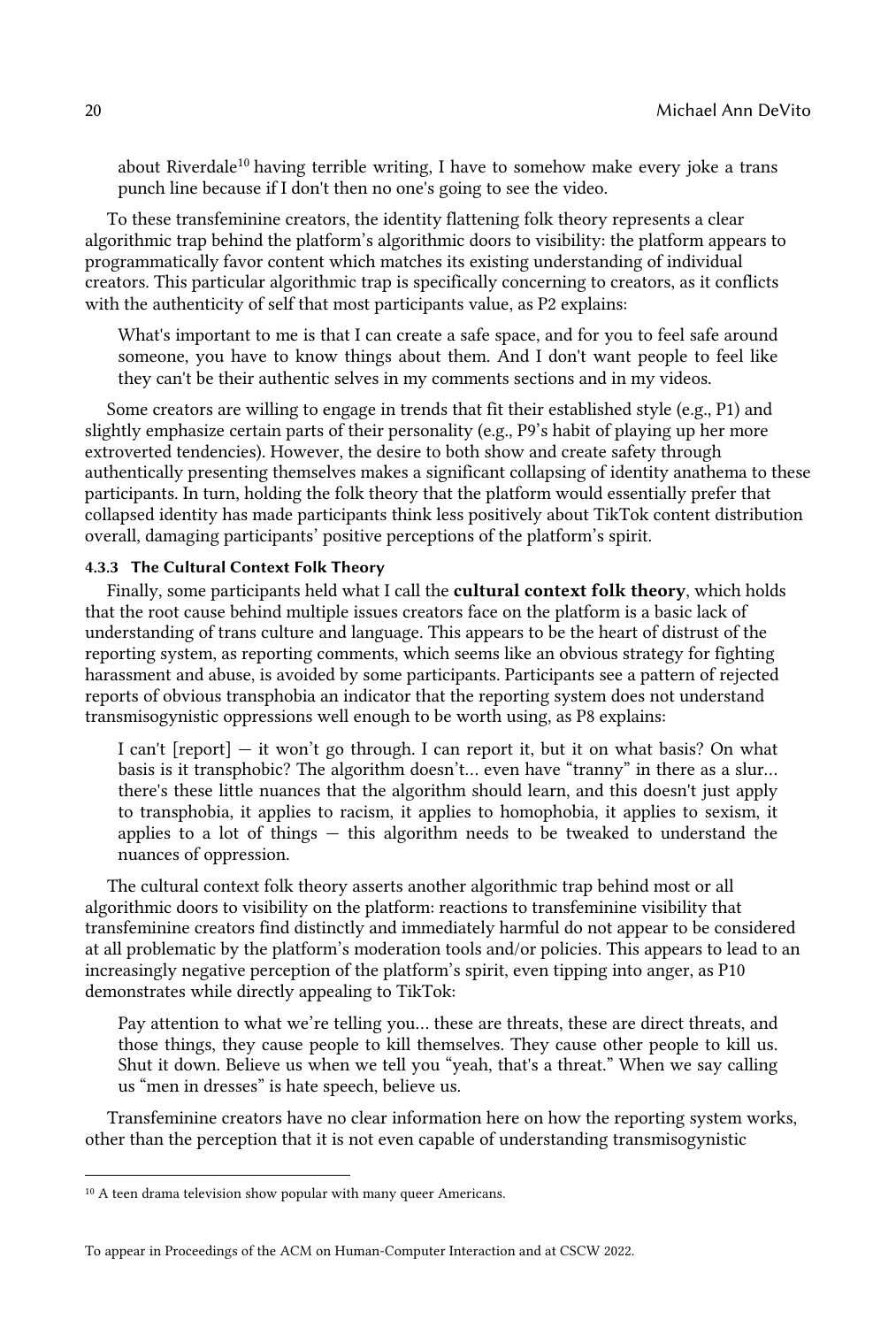How Transfeminine TikTok Creators Navigate the Algorithmic Trap of Visibility 21

 content, resulting in a demotivational folk theory which provides no options to explore, only blame. The demotivational nature of the cultural context folk theory appears to collide with the reporting at all — an outright abandonment of the platform's core policy enforcement feature. increasingly negative perception of platform spirit, prompting some participants to avoid

## 5 DISCUSSION

 For Gossett et al. and Pinter et al., the keys to safely and effectively pursuing trans visibility are the ability to recognize and assess traps in order to mitigate risk, and the ability to find or create trapdoors in order to escape traps entirely [28, 41]. In extending this work to the algorithmically-driven context of transfeminine visibility on social platforms, I have demonstrated that it is folk theorization that serves as the mechanism for both of these crucial used for this very purpose. Platforms offer many *algorithmic doors* to visibility in the form of affordances and features, and all participants engaged in the process of folk theorization described in my prior work [13] in order to assess the risk level and associated costs of the  *algorithmic traps* inherent in accepting any of these offers of visibility. Moreover, participants enables [13] in order to find or create *algorithmic trapdoors* (e.g. the combinatory hashtag strategies discussed in section 4.2.1 and the adaptation strategies discussed by Karizat et al. and Simpson and Semaan [33, 48]). In fact, it is fair to say that all participants working from the expanding stages folk theory were deeply engaged in structural folk theorization, which focuses on understanding and using the structure of how systems make decisions, not simply what decisions they make [13]. Structural folk theorization ability, then, can be viewed as a key tool for marginalized creators as they try to safely and effectively gain visibility in algorithmically- driven environments — as they attempt to successfully navigate the *trap of algorithmic visibility*. abilities in algorithmic environments, while also identifying five novel folk theories of TikTok appeared to be engaging in the type of adaptation that high-level structural folk theorization

 In turn, the ability to successfully navigate the trap of algorithmic visibility is a crucial skill for transfeminine content creators, as it directly supports these creators in achieving their goals in an algorithmic environment. As explored in section 4.1, these goals largely center around providing aid to other trans people and improving the visibility of different kinds of trans identities and lives. In the algorithmic social platform context, this can be read as deliberately combatting what Andalibi and Garcia call "algorithmic symbolic annihilation," the "emotional and representational harm caused by algorithms that perpetuate normative narratives" [4 p. 20]. Structural folk theorizing provides a safe path towards pursuing the visibility which allows creators to combat the effects of algorithmic symbolic annihilation, potentially preventing other transfeminine people from feeling erased and invalidated in their identity. This suggests that an is to work towards boosting creator theorization to a structural level via algorithmic literacy important way to support marginalized creators with educational and community-service goals interventions.

 This work has also extended my folk theorization model by identifying two new classifications: *actionable* and *demotivational* folk theories. My prior model hinges on the distinction between structural and functional folk theorization, with structural theorization asserted as the overall goal for individual users, as it allows extensible, autonomous sensemaking and adaptation [13]. However, the present study suggests that structurally-based folk theories may also need to be *actionable* to both enable and motivate adaptive use of platform tools. Consider that the *algorithmic paternalism* folk theory has strong structural elements, with participants theorizing multiple inputs that could get one marked as part of a potentially-problematic group — yet the theory serves mostly to discourage any engagement with the platform's key reporting and enforcement mechanisms. While *structural* folk theorization appears to be the key user-side goal for enabling strategic sensemaking and adaptation, enabling *actionable* theories can be seen as a key platform-side goal in service of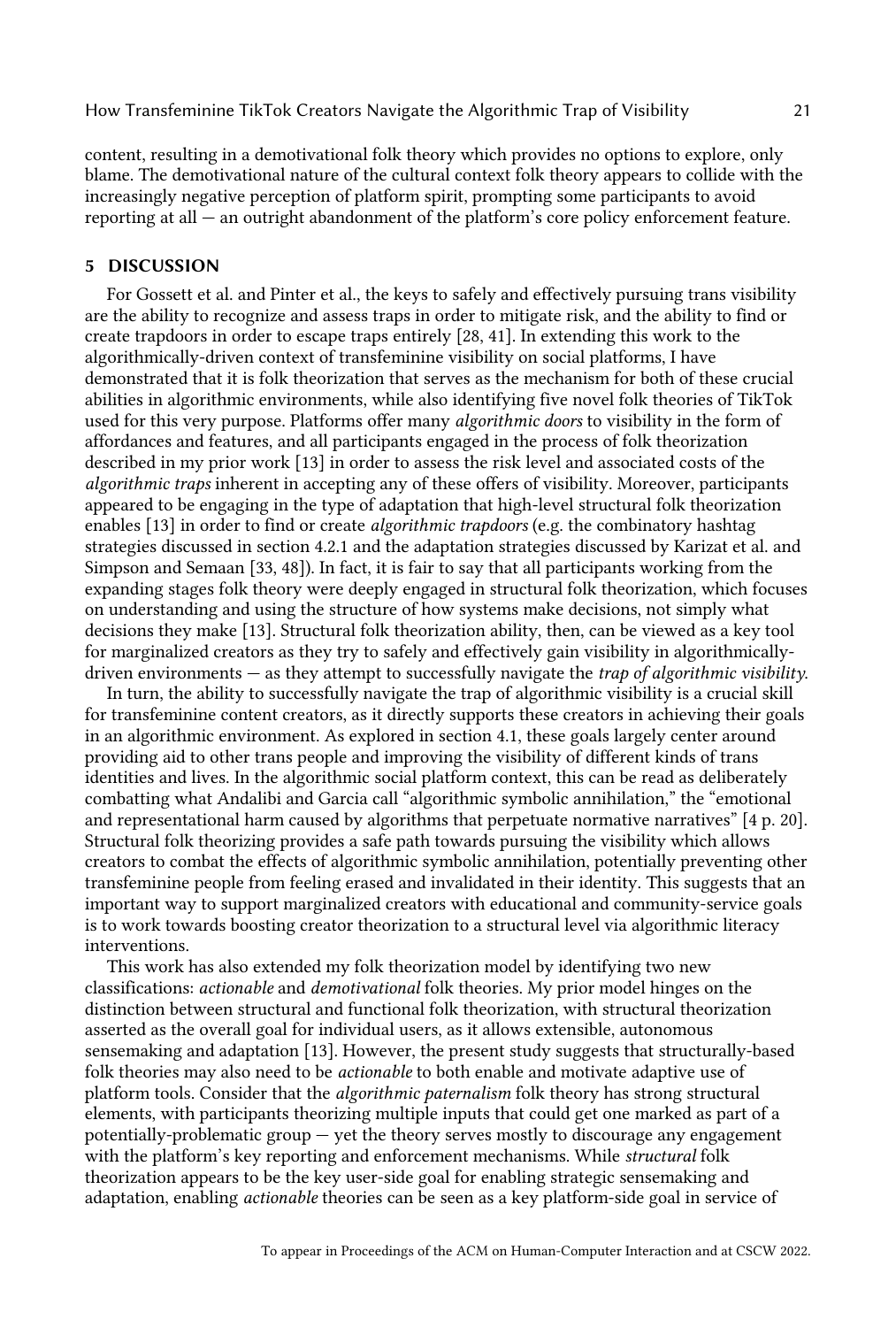making essential platform features theorizable enough to be positively evaluated and regularly used. Consider that all the *demotivational* folk theories found in this study had a strong component of assumed platform motivations which actively damaged positive perceptions of platform spirit, e.g., genuine attempts to protect gone terribly wrong in the algorithmic paternalism folk theory, and lack of care over trans identities in the cultural context folk theory. These findings suggest that an important way to encourage actionable theories of one's platform is to attend to perceptions of platform spirit by proactively explaining and providing transparency around mechanisms and design motivations, especially when identity is central.

 Finally, while past work implies the potential for folk theories to overlap (e.g., [13, 14, 15]), this study suggests that folk theorization of platforms includes multiple, overlapping folk theories of both the whole platform and individual algorithmic components of the platform. All participants were at least theorizing about both the FYP and the content moderation systems, and all participants held multiple, overlapping folk theories. Moreover, it was only by examining folk theorization at multiple levels that this study was able to fully take the complexity of algorithmic systems and user understandings of this complexity into account. In such systems, there will always be algorithmic doors within algorithmic doors (e.g., the offer of the platform for a site for visibility as a whole and the offers of individual tools for visibility embedded within the platform); being attentive to only one level opens up the potential to misunderstand the situation. In future work, it is important for researchers to consider folk theorization across a platform environment at multiple levels, and to look for complex folk theories of platforms in aggregate in addition to folk theories of single systems.

# 5.1 We Don't Want This Help: Algorithmic Paternalism

 Arguably the most problematic among the demotivational folk theories I found is the algorithmic paternalism theory, in which what some participants saw as actions with genuinely positive, protective motivations by the platform were still detrimental to transfeminine visibility, drawing the ire of creators. While platforms always have structural power over their users, the core of paternalism towards groups of people is the imposition of requirements or restrictions by a more powerful entity towards an entire group of people, regardless of "solve" for said group. A benevolent motivation is a key part of this definition — this kind of imposition on a group for entirely self-serving motives such as monetization is simply exploitation [29]. While neither I nor my participants can claim direct knowledge of TikTok's motivations, participants with the algorithmic paternalism folk theory perceived TikTok's motivations as genuinely protective, restricting visibility to reduce the possibility of harassment stemming from that visibility. However, as P8 pointed out, restricting visibility protectively is still restricting visibility overall, directly contradicting the entire use case for the platform. By taking the choice to be visible away from users, for whatever reason, protective or otherwise, the platform essentially closes key algorithmic doors to visibility, one of the most important paths to progress for trans people. individual variation on the issue that the paternalistic restriction purports to benevolently

 It is unlikely that transfemme creators, or likely marginalized users in general, will ever accept this kind of paternalistic restriction, or even the appearance of such a restriction. On a perceptual level, my participants made it clear that this algorithmic paternalism is being read of responsibility for harassment on the harassed, instead of the actual bad actor in the situation. On a broader level, this kind of paternalistic restriction violates HCI-relevant sets of principles such as Costanza-Chock's design justice approach, which privileges community impact over designer intent and avoids one-size-fits-all solutions [10] (which paternalism always imposes [29]). Even in the context of ubiquitous technology more generally, where creating calm, unobtrusive systems is a key goal, Spiekermann and Pallas note that users should always less as a positive desire to protect, and more as the inappropriate placing of blame and the onus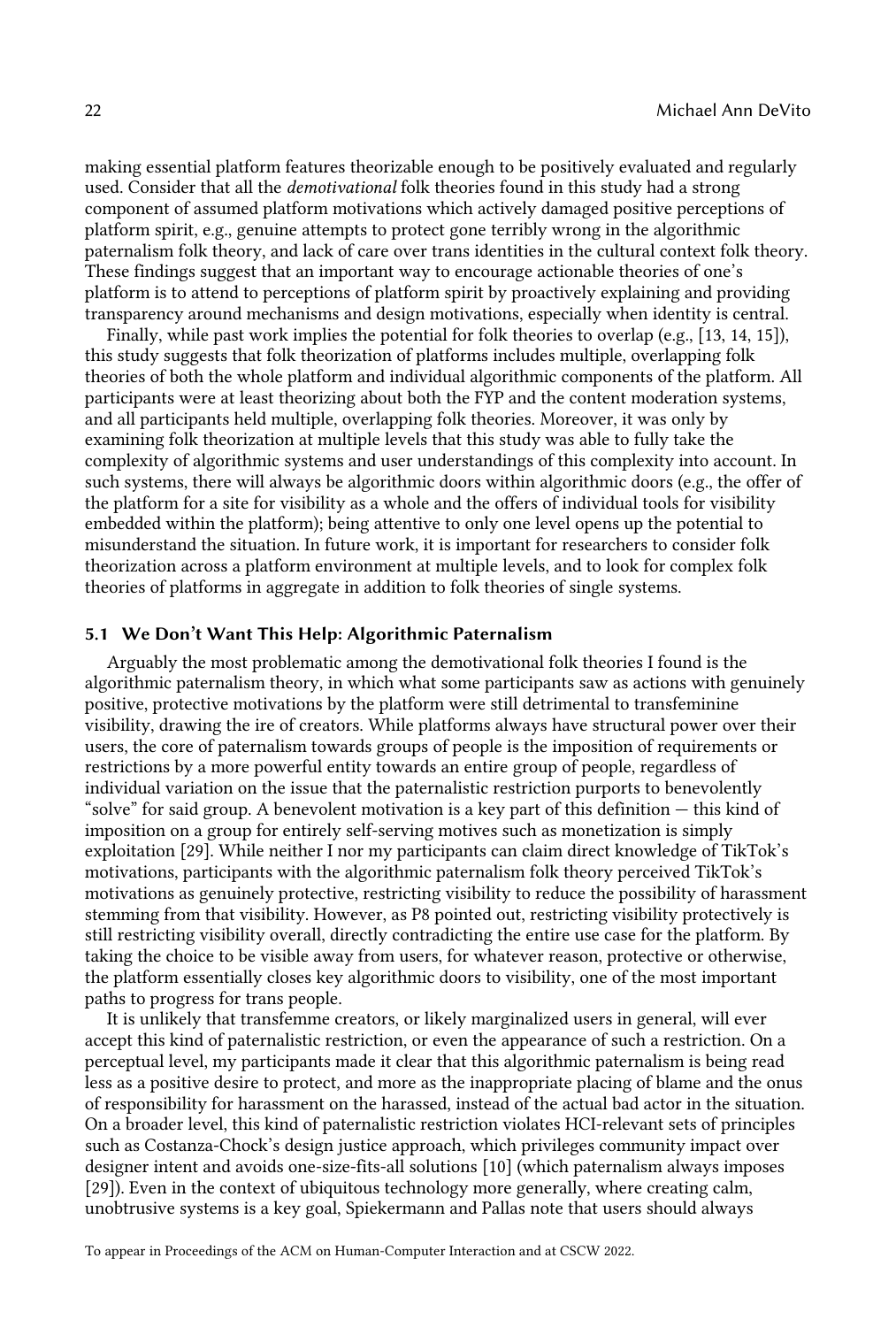ultimately have the last say on key decisions, even if it creates friction [49]. Moreover, this paternalistic restriction also directly contradicts key transfeminist principles, such as privileging individual choice over institutional limitation, and the right to have not just one's gender, but one's expression of that gender, respected and unrestricted [38].

 Based on these findings, I challenge platforms to actively investigate and interrogate current systems and future designs, especially those with the intent to protect, to avoid both the appearance and reality of algorithmic paternalism. These results suggest that even if platform designers have positive intent, and this positive intent is understood by users, paternalistic designs will still result in a more negative perception of platform spirit and avoidance of key protective systems. Practically, this is also important to avoid both based on past work on negative user reactions [49] and based on modern ethical and especially design principles (e.g., [10, 38]), which require far more user autonomy than a paternalistic system can provide.

## 5.1.1 Paternalistic Visibility or Exploitation Via Visibility?

 In addition to the algorithmic paternalism of restriction, there is may be a second form of algorithmic paternalism in play here: the paternalism of the FYP itself, which effectively uses engagement data to make visibility decisions on behalf of the user, potentially without adequate user input. That is not to say there is no user input; as demonstrated in section 4.2, there is ample input to the system that suggests algorithmic doors to visibility the creator might be interested in. However, there is no algorithmic counterpart to this deliberate opening of a door, no way for a user to assert that they are not interested in entering a door to visibility that the platform opts them into. It is debatable if this is algorithmic paternalism or simply algorithmic [29]. Participants varied in their perceptions, with some seeing this as an overzealous platform genuinely trying to provide the most visibility for trans people (a paternalistic motivation), and others seeing this as the platform maximizing views in order to serve more advertising (an exploitative motivation). Either way, here, TikTok effectively asks creators to play what may seem like a simple game of choosing algorithmic doors, but which is in reality a deeply risky exercise in avoiding algorithmic traps for marginalized creators. TikTok provides ample opportunity to exercise agency in terms of joining the game, but very little agency around deciding when and how the creator should exit this game. Transfemme creators are not done being visible when they say they are — they're done when the FYP says they are, and that exploitation, as what one person perceives as paternalistic may not feel paternalistic to others regularly and directly endangers them.

 Every single participant in this study spoke of the need to carefully manage their visibility; every single participant expressed some version of the fear that content would become too visible to the wrong people, with no way for them to stop it. Platforms can improve user control over visibility by providing their own algorithmic trapdoor: a way to stop algorithmic visibility decision-making, to opt out of the platform's paternalistic and/or exploitative control over algorithmic visibility.

Platforms should consider the implementation of an algorithmic emergency brake, a mechanism which allows the user to remove a piece of content from either algorithmic distribution overall without losing existing views and engagement and the opportunity for future visibility (as making a video private or deleting it does now). Moreover, while a blanket stop would be a useful protective mechanism for creators which preserves their autonomy, to help preserve the potential for important visibility, platforms could go further and allow the selective restriction of visibility to only certain doors the creator has opted to open. For example, in the context of TikTok, one can envision a setting which allows caps on distribution at key thresholds, such as not leaving the follower feed, or not leaving one's "side" of TikTok.

## 5.2 You Just Don't Understand: Decontextualized Engagement and Judgement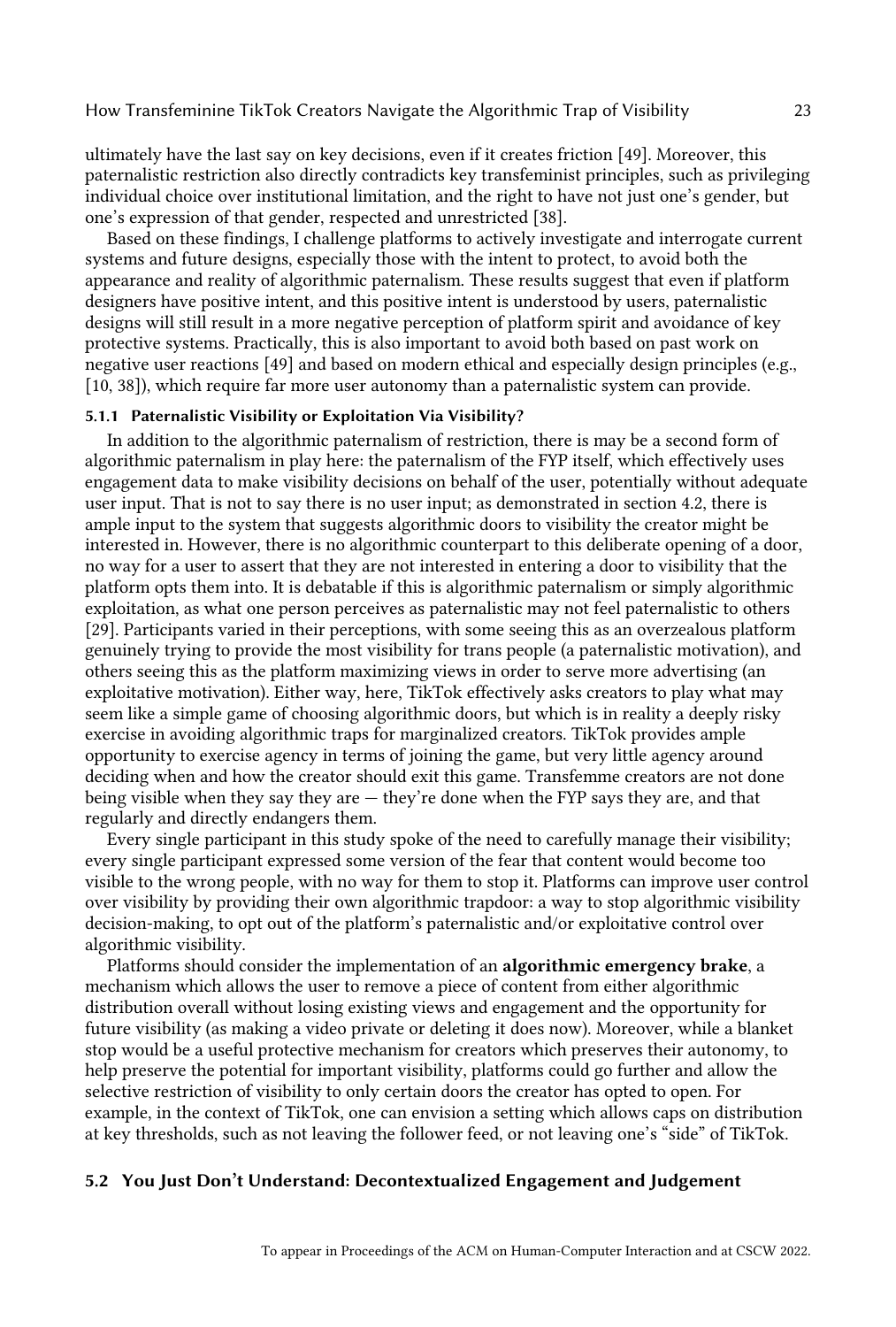The other problematic cross-cutting issue this study identified is decontextualization, both in the form of the cultural context folk theory, and in the comment-centric interactions described in section 4.2.2. The fact that reporting and content moderation appears to happen without much accounting for local context creates a situation where the platform may literally not be able to understand that something is or is not harassment or abuse. Consider that "you're a man" is a perfectly normal thing to say to many human beings; saying it to a transfeminine creator is hate speech — but the system provides no way to contextualize the statement with key identity information. Similarly, recall that participants reported many instances of comment interaction from the wrong side of TikTok turning into deluges of hate. Again, there is no way for the system to know that a particular comment, or other sort of engagement, or even full video view is an action taken maliciously instead of genuine, positive interaction. Also, recall the perception that there was undue and uneven enforcement of platform rules, with transfeminine creators subject to harsh enforcement and baffling content removals. Past work has established that platforms regularly misunderstand trans content as pornographic [31], and that patchy enforcement and the entire culture of certain platforms brings undue scrutiny and does not, in fact, understand trans identity generally or transfeminine identity in particular (as many platforms don't). In turn, this violates key design principles for transgender users such as ineffective protection to queer women in particular [20]. As such, it seems clear that TikTok support for erotics [31, 32], key design principles for queer users more generally such as selfdetermination [17], and transfeminist and feminist design principles around autonomy and selfknowledge [10, 38].

 I recommend that platforms like TikTok implement ways to contextualize both interaction and reporting, allowing the user to use their own local, situational, and self-knowledge to inform either an algorithmic system or human moderator of key details — essentially, an algorithmic trapdoor which lets the user bypass lack of context. In terms of reporting, this could be as simple as an open text box which allows more specific explanation of why a report is being filed, or at least an identity-based dropdown which allows users to further contextualize reporting within categories such as "hate speech," so that the system or moderator knows to evaluate for hate speech in the specific context of transfeminine identity. In terms of engagement, platforms could consider implementing creator-side flags for interaction. For example, platforms could provide the option for a creator to mark one of their comments as "corrective," allowing them to directly respond to and counter transphobic and transmisogynistic content while signaling the system that this interaction should not be viewed as evidence that more users like the user being corrected should be shown the video. More programmatically, platforms could also use existing user actions to construct these flags on the backend, e.g., cancelling out the algorithmic input from interactions where the creator has subsequently deleted a comment or blocked the commenter.

# 5.3 Limitations and Future Work

 While this work gives us novel insight into transfeminine creator experiences, folk theorization, and navigating trans visibility, it also has important limitations to consider when creators navigate algorithmic doors and traps, the algorithmic trap of visibility applies to all explicitly and publicly out. As such, one promising avenue for future work is comparative study within the trans population, including work on transmasculine creators and creators who visibility also applies to those who are still trying to reach 1,000 followers, the minimum cutoff for participation in this study. While the cutoff allowed this study to focus on creators with established theorization and adaptation routines, it is important for future work to examine how interpreting the results. While this work gives us novel insight into how transfemme content trans people [28], and it is unlikely that it is only transfemmes who wish to risk the trap while identify outside of any binary conception of gender. Additionally, the trap of algorithmic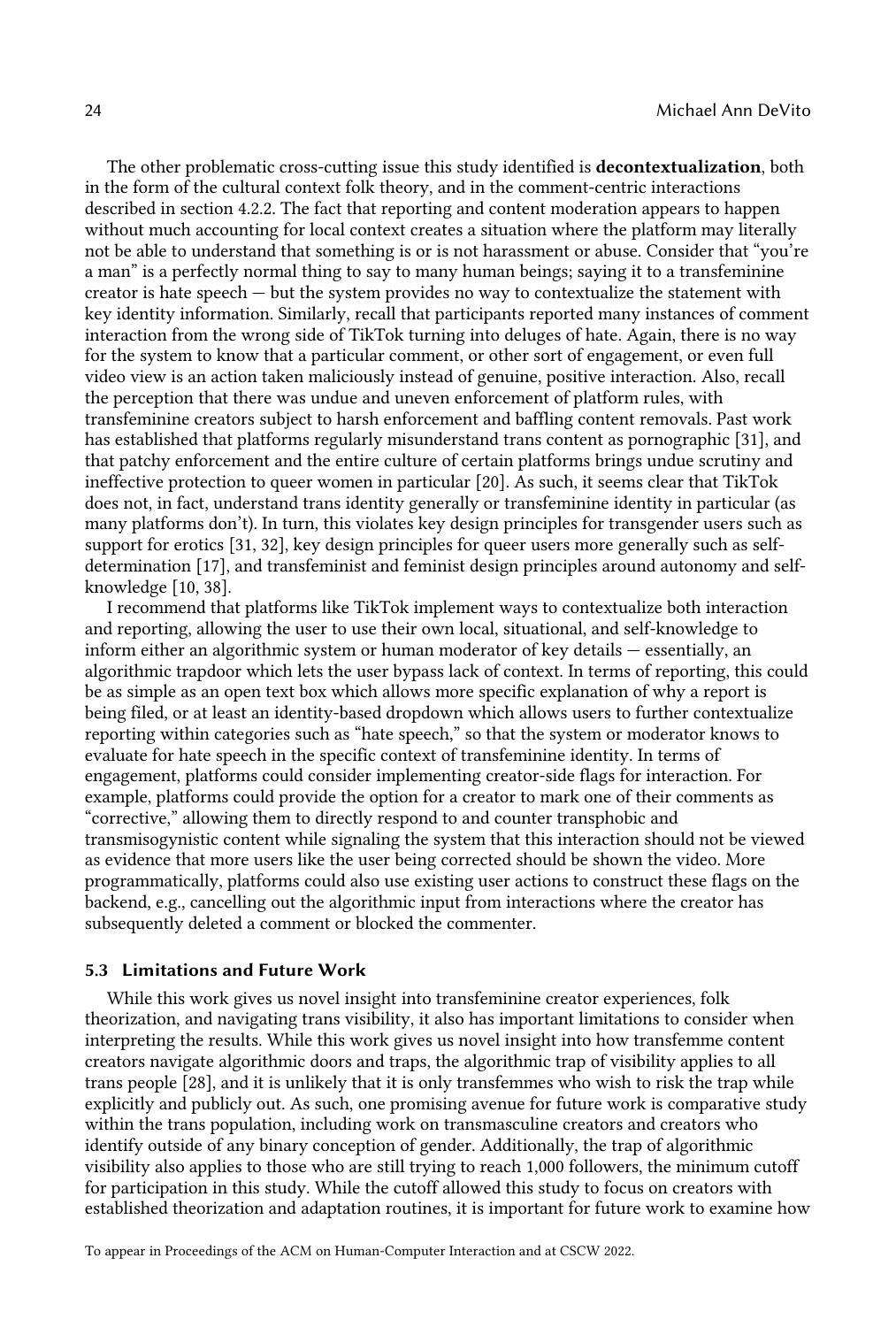creators get to this point, how their folk theories differ from those with an established following, and how we can design systems that help creators navigate the algorithmic traps involved in initially establishing wide visibility. Moreover, while the current study primarily focuses on how folk theories are strategically employed, work on newer creators would benefit from more focus on how the theories are initially formed and what information sources creators draw from. More broadly, consider that all of the demotivational folk theories discussed here could easily be reinforced by popular press articles which document TikTok's previous mishandling of identity-focused content<sup>11</sup>. Studying these exogenous information sources could be especially important in the context of addressing these demotivational folk theories, which appear to motivate users to avoid key platform features.

 Another key limitation is that this study is entirely in the context of transfeminine identity in the United States and United Kingdom. This focus was necessary for the complete-member- researcher approach [1] used in this study, as the author is a complete-member-researcher in the context of English-language transfeminine TikTok creators. However, conceptions of gender, the nature of what is labeled as "trans," and the legal and cultural realities of existing as with the existence of regional versions of platforms (e.g., Douyin instead of TikTok in China), this suggests that transfeminine creators outside of the US/UK context may have different concerns and goals and, therefore, differing folk theories and theorization habits. Future work that is based in a non-western context is key to fully understanding trans experiences with a visibly trans person vary from country to country and region to region [12, 35]. Combined visibility in algorithmic environments.

 This study also opens up an important question for future folk theories work. This study and past work (e.g., [33, 37, 48]) have found unusually high-level folk theorization occurring on TikTok. As I have previously argued, high-level, especially structural-level, folk theorization is a TikTok appears to be an unusually theorizable platform could help further those goals. key to algorithmic literacy and user autonomy [13]. As such, future work that investigates why

#### 5.3.1 Race and Racialized Identities

 The most important limitation of this study concerns race and racialized identities. While this study does include creators of color, the sample is majority white and this is reflected in the results and interpretation. Alcoff argues that the two most fundamental, and therefore two most practically impactful, aspects of identity are race and gender, as unlike sexuality or economic class, they are always and immediately visible [3]. As the central focus of this work is focused on gender here. However, there is good reason to expect that focusing specifically on the experiences of transfeminine people of color would deepen and further contextualize these results in important ways. While participants of color in this study had overall similar and visual media, commenting on the perceived importance of lighting that makes people of color look lighter-skinned. Similarly, P15's interview identified key differences in how she conceptualizes the algorithmic community folk theory as limited and unidimensional as compared to white creator perceptions. Both examples suggest that transfeminine creators of color have a different, more wary, and more skeptical approach to evaluating algorithmic traps. This reflects an inherent awareness of the core basis of the traps concept: externally imposed bounds on acceptable trans visibility often do not allow for trans visibility around race [28]. It is reasonable to assume that operating with this more skeptical approach to evaluation would have impacts on perceptions of platform spirit, where lines are drawn between acceptable and transfeminine identity, visibility, and adaptation in spite of transmisogyny, I have largely experiences to white participants, creators such as P5 and P15 specifically noted race as a factor in a way that white creators did not. For example, P5 was more attentive to the realities of race

<sup>11</sup> <https://slate.com/technology/2019/12/tiktok-disabled-users-videos-suppressed.html>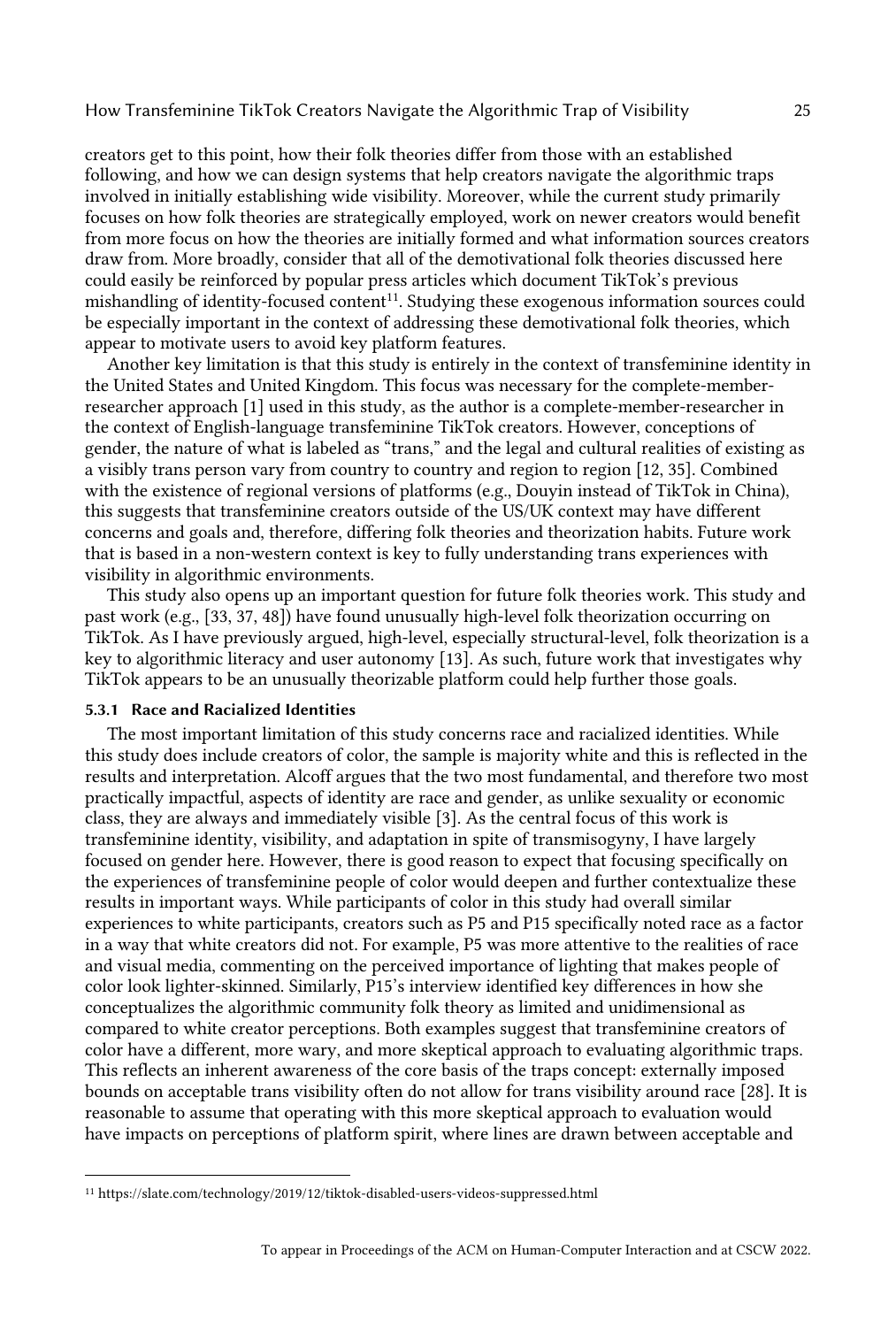unacceptable risk when considering algorithmic doors to visibility, and perhaps even perceptions of how actionable or demotivational a folk theory is.

 Moreover, there are other key differences to consider around race and visibility. The identity and behavioral expectations placed on trans people vary on cultural and racial lines, and in a US context tend to be understood relative to "androcentric, heterocentric, middle-class whitenormative cultural narratives" [12 p. 63]. This changes how trans people of color think about visibility. For example, in comparison to white transfemmes, Black transfemmes must contextualize their own visibility while contending with more concerns about the difference very little concrete sense of a larger trans community [27]. This is in addition to the general stress of being visibly transgender while significantly more marginalized and at risk for harassment and physical harm than white peers<sup>12</sup>. between performance and exploitation, a public lack of awareness of Black trans history, and

 These race-based differences around identity create a heightened need for trans creators of color to learn (and learn how to either resist or usefully embrace) dominant cultural narratives of visibility [12]. At the same time, transfeminine creators of color play a particularly crucial role when they pursue the types of goals covered in this study, as there are large, harmful disparities in health information and access for transgender people of color [34]. In combination, this suggests that the goal of better supporting transfeminine creators of color is crucial for peer education among creators and, in turn, providing critical information to the people these creators serve. As such, future work in this area which focuses squarely on race and the adaptive experiences of Black, Indigenous, Latinx, and Asian transfeminine creators is crucial.

#### 6 CONCLUSION

 In this paper, I have contributed a new understanding of how transfeminine content creators navigate the algorithmic trap of visibility, five novel folk theories employed in this navigation, and extensions of both folk theorization and the trap of visibility lens. Moreover, by working within my own community as a complete-member-researcher, I have illustrated how one community-minded subset of a marginalized group navigates significant algorithmic risk to provide education, aid, and social support services centering around a shared identity. Learning from this example, I have provided directions on how we as researchers and designers can better support those who are willing to brave the trap of algorithmic visibility for the benefit of transfeminine liberation is inherently tied to the liberation of other marginalized people [38]. It existing folk theorization as a tool for anyone attempting to brave algorithmic traps in service of their own marginalized community. their communities. However, is crucial to note that transfeminine people do not stand alone; is my hope that this work represents a first step towards better supporting and building upon

## ACKNOWLEDGMENTS

 My thanks to Sarah Gilbert, Jed Brubaker, Jessica Feuston, Anthony Pinter, Blakeley Hoffman Payne, and the anonymous reviewers for their helpful comments on this paper, as well as Malinda Dietrich and Christen Malloy for their assistance in preparing the manuscript.

# **REFERENCES**

- 1. Patricia A Adler and Peter Adler. 1987. *Membership Roles in Field Research*. Sage, Thousand Oaks, California.
- 2. Alex A Ahmed. 2018. Trans Competent Interaction Design: A Qualitative Study on Voice, Identity, and Technology. *Interacting with Computers*, 30, 1: 53-71.

<sup>12</sup> <https://www.hrc.org/resources/violence-against-the-trans-and-gender-non-conforming-community-in-2020>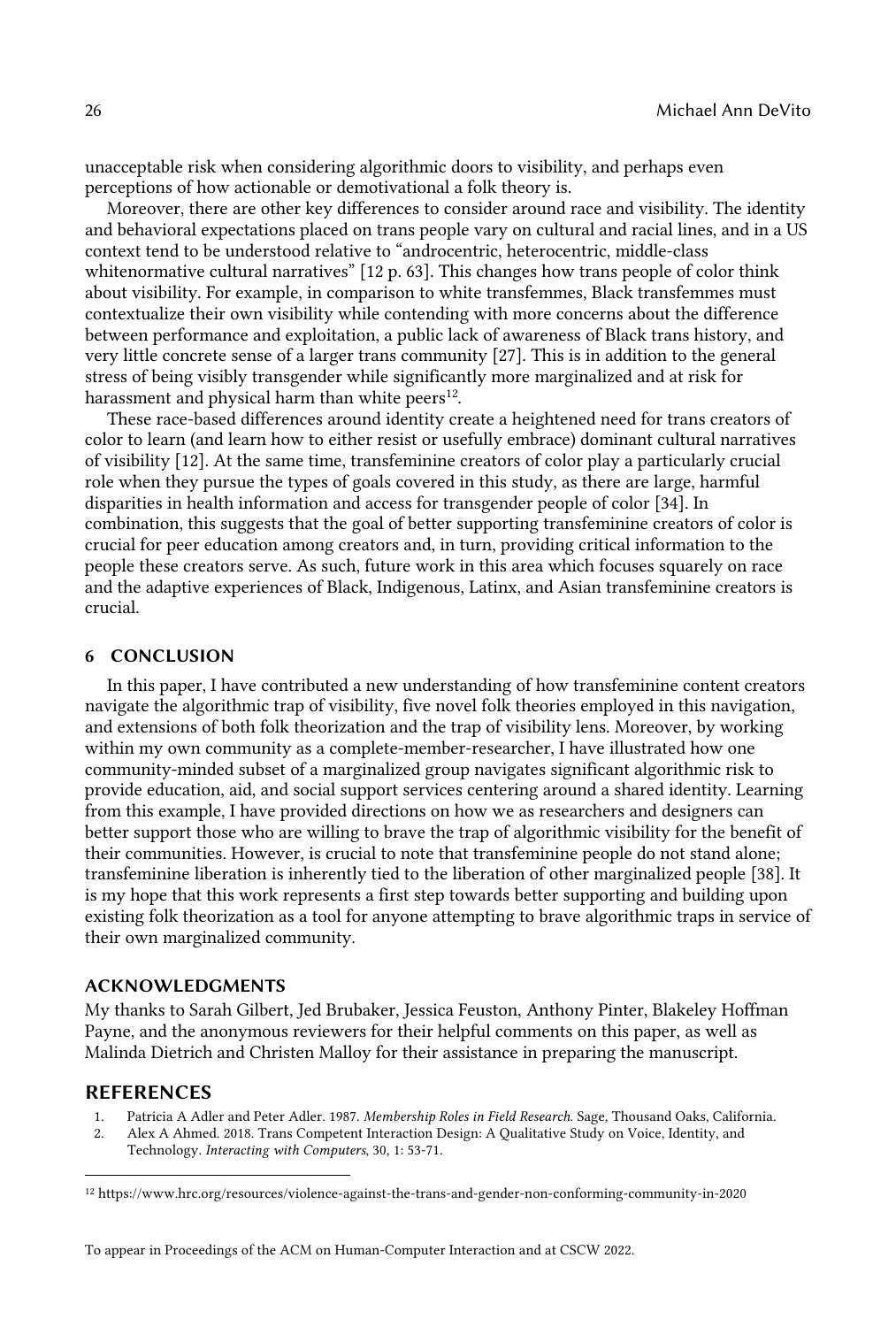# How Transfeminine TikTok Creators Navigate the Algorithmic Trap of Visibility 27

- 3. Linda Martín Alcoff. 2005. *Visible identities: Race, gender, and the self*. Oxford University Press
- 4. Nazanin Andalibi and Patricia Garcia. 2021. Sensemaking and coping after pregnancy loss: the seeking and disruption of emotional validation online. *Proceedings of the ACM on Human-Computer Interaction*, 5, CSCW1: 1- 32.
- 5. Monica Anderson and Emily A Vogels. 2020. *Young women often face sexual harassment online–including on dating sites and apps*. Pew Research Center, Washington, DC.
- 6. Matthew Carrasco and Andruid Kerne. 2018. Queer visibility: Supporting LGBT+ selective visibility on social media. In *Proceedings of the 2018 CHI Conference on Human Factors in Computing Systems*, 1-12.
- 7. Kathy Charmaz. 2006. *Constructing Grounded Theory: A Practical Guide Through Qualitative Analysis*. Sage, Thousand Oaks, CA.
- 8. Kathy Charmaz and Liska Belgrave. 2012. Qualitative interviewing and grounded theory analysis. In *The SAGE handbook of interview research: The complexity of the craft* (2), Jaber F. Gubrium, James A. Holstein, Amir B. Marvasti and Karyn D. McKinney (ed.). Sage, Thousand Oaks, CA, 347-365.
- 9. John Cheney-Lippold. 2011. A new algorithmic identity: Soft biopolitics and the modulation of control. *Theory, Culture & Society*, 28, 6: 164-181.
- 10. Sasha Costanza-Chock. 2020. *Design justice: Community-led practices to build the worlds we need*. The MIT Press, Cambridge, MA.
- 11. Kelley Cotter. 2018. Playing the visibility game: How digital influencers and algorithms negotiate influence on  Instagram. *New Media & Society*, 21, 4: 895–913.
- 12. Kylan Mattias De Vries. 2012. Intersectional identities and conceptions of the self: The experience of transgender people. *Symbolic Interaction*, 35, 1: 49-67.
- 13. Michael Ann DeVito. 2021. Adaptive Folk Theorization as a Path to Algorithmic Literacy on Changing Platforms.  *Proceedings of the ACM on Human-Computer Interaction*, 5, CSCW2: 339.
- 14. Michael Ann DeVito, Jeremy Birnholtz, Jeffrey T. Hancock, Megan French, and Sunny Liu. 2018. How People Form Folk Theories of Social Media Feeds and What It Means for How We Study Self-Presentation. In *Proceedings of the 2018 CHI Conference on Human Factors in Computing Systems*, 1-12.
- 15. Michael Ann DeVito, Darren Gergle, and Jeremy Birnholtz. 2017. "Algorithms ruin everything": #RIPTwitter, Folk Theories, and Resistance to Algorithmic Change in Social Media. In *Proceedings of the 2017 CHI Conference on Human Factors in Computing Systems*, 3163-3174.
- 16. Michael Ann DeVito, Ashley M. Walker, and Jeremy Birnholtz. 2018. "Too Gay for Facebook:" Presenting LGBTQ+ Identity Throughout the Personal Social Media Ecosystem. *Proceedings of the ACM on Human-Computer Interaction*, 2, CSCW: 44.
- 17. Michael Ann DeVito, Ashley Marie Walker, and Julia R Fernandez. 2021. Values (Mis) alignment: Exploring Tensions Between Platform and LGBTQ+ Community Design Values. *Proceedings of the ACM on Human-Computer Interaction*, 5, CSCW1: 1-27.
- 18. Maeve Duggan. 2017. *Online Harassment 2017*. Pew Research Center, Washington, DC.
- 19. Stefanie Duguay. 2016. "He has a way gayer Facebook than I do": Investigating sexual identity disclosure and context collapse on a social networking site. *New media & society*, 18, 6: 891-907.
- 20. Stefanie Duguay, Jean Burgess, and Nicolas Suzor. 2020. Queer women's experiences of patchwork platform governance on Tinder, Instagram, and Vine. *Convergence*, 26, 2: 237-252.
- 21. Sonya Corbin Dwyer and Jennifer L. Buckle. 2009. The Space Between: On Being an Insider-Outsider in Qualitative Research. *International Journal of Qualitative Methods*, 8, 1: 54-63.
- 22. Motahhare Eslami, Karrie Karahalios, Christian Sandvig, Kristen Vaccaro, Aimee Rickman, Kevin Hamilton, and Alex Kirlik. 2016. First I "like" it, then I hide it: Folk Theories of Social Feeds. In *Proceedings of the 34rd Annual SIGCHI Conference on Human Factors in Computing Systems*, 2371-2382.
- 23. Motahhare Eslami, Aimee Rickman, Kristen Vaccaro, Amirhossein Aleyasen, Andy Vuong, Karrie Karahalios, Kevin Hamilton, and Christian Sandvig. 2015. "I always assumed that I wasn't really that close to [her]": Reasoning about invisible algorithms in the news feed. In *Proceedings of the 33rd Annual SIGCHI Conference on Human Factors in Computing Systems*, 153-162.
- 24. Jesse Fox and Rachel Ralston. 2016. Queer identity online: informal learning and teaching experiences of LGBTQ  individuals on social media. *Computers in Human Behavior*, 65, ,: 635-642.
- 25. Tarleton Gillespie. 2014. The Relevance of Algorithms. In *Media Technologies: Essays on Communication, Materiality, and Society*, Tarleton Gillespie, Pablo Boczkowski and Kirsten Foot (ed.). MIT Press, Cambridge, MA, 167-193.
- 26. Tarleton Gillespie. 2018. *Custodians of the Internet: Platforms, content moderation, and the hidden decisions that shape social media*. Yale University Press
- 27. Che Gossett and Juliana Huxtable. 2017. Existing at the World: Blackness at the Edge of Trans Visibility. In *Trap door: Trans cultural production and the politics of visibility*, Reina Gossett, Eric A Stanley and Johanna Burton (ed.). MIT Press, Cambridge, MA, 23-38.
- 28. Reina Gossett, Eric A Stanley, and Johanna Burton. 2017. Known Unknowns: An Introduction to Trap Door. In  *Trap door: Trans cultural production and the politics of visibility*, Reina Gossett, Eric A Stanley and Johanna Burton (ed.). MIT Press, Cambridge, MA, xv-xxvi.
- 29. Kalle Grill. 2018. Paternalism by and towards groups. In *The Routledge Handbook of the Philosophy of Paternalism*, (ed.). Routledge, 46-58.